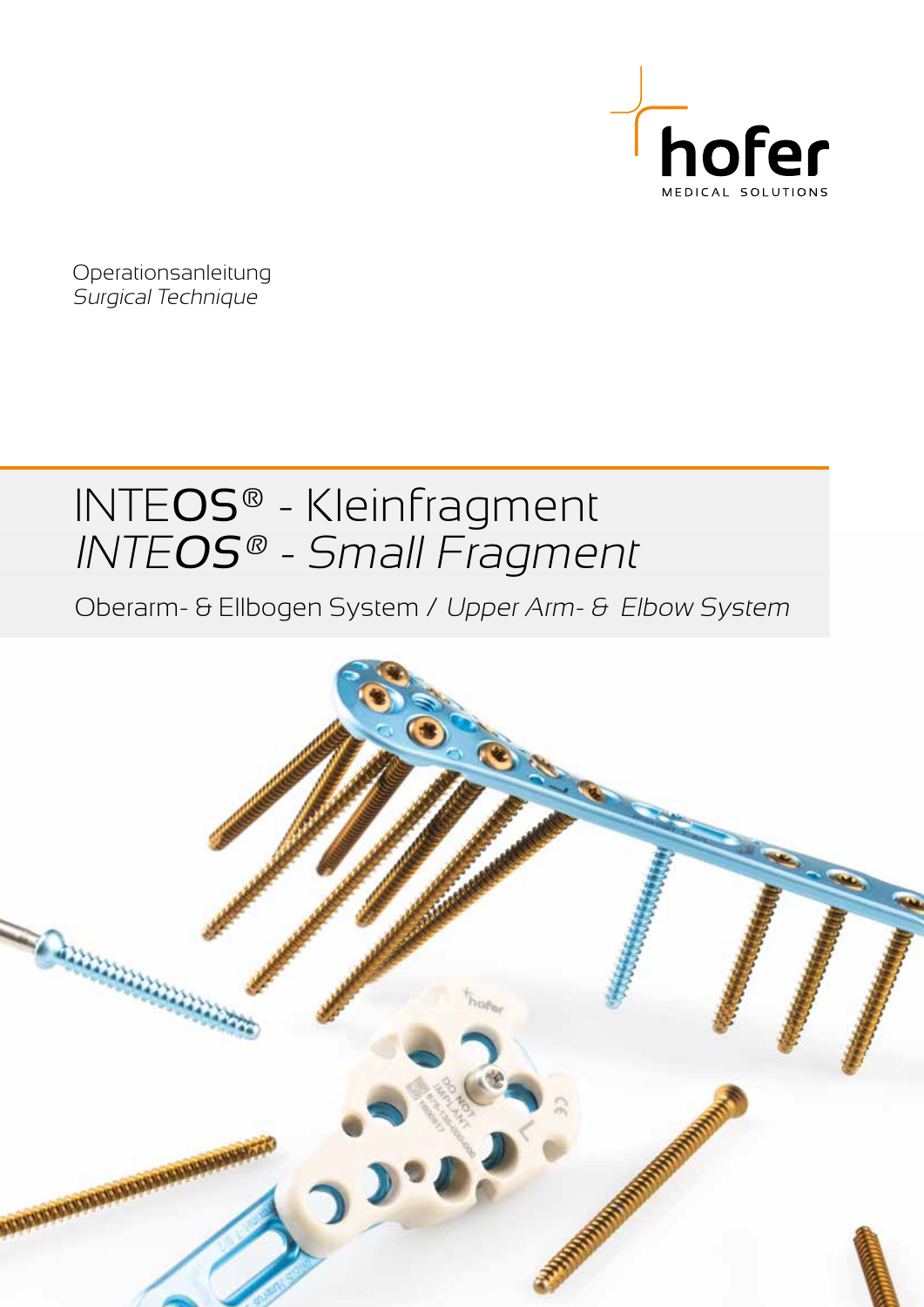



Achtung: Produkt als linke und rechte Version erhältlich *Attention: Left & right versions of the item*

| winkelstabil<br><b>WS</b><br>winkelvariabel<br><b>WV</b> |                |
|----------------------------------------------------------|----------------|
| as                                                       | angle stable   |
| $\partial V$                                             | angle variable |

## **Warnung**

Diese Beschreibung reicht zur sofortigen Anwendung der Implantate und des Instrumentariums nicht aus. Eine Einweisung in die Handhabung dieses Instrumentariums durch einen darin erfahrenen Chirurgen wird dringend empfohlen.

## *Warning*

*This description does not suffice for immediate usage of the implants and instruments. A briefing by a surgeon experienced in this field in the handling of these instruments is highly recommended.*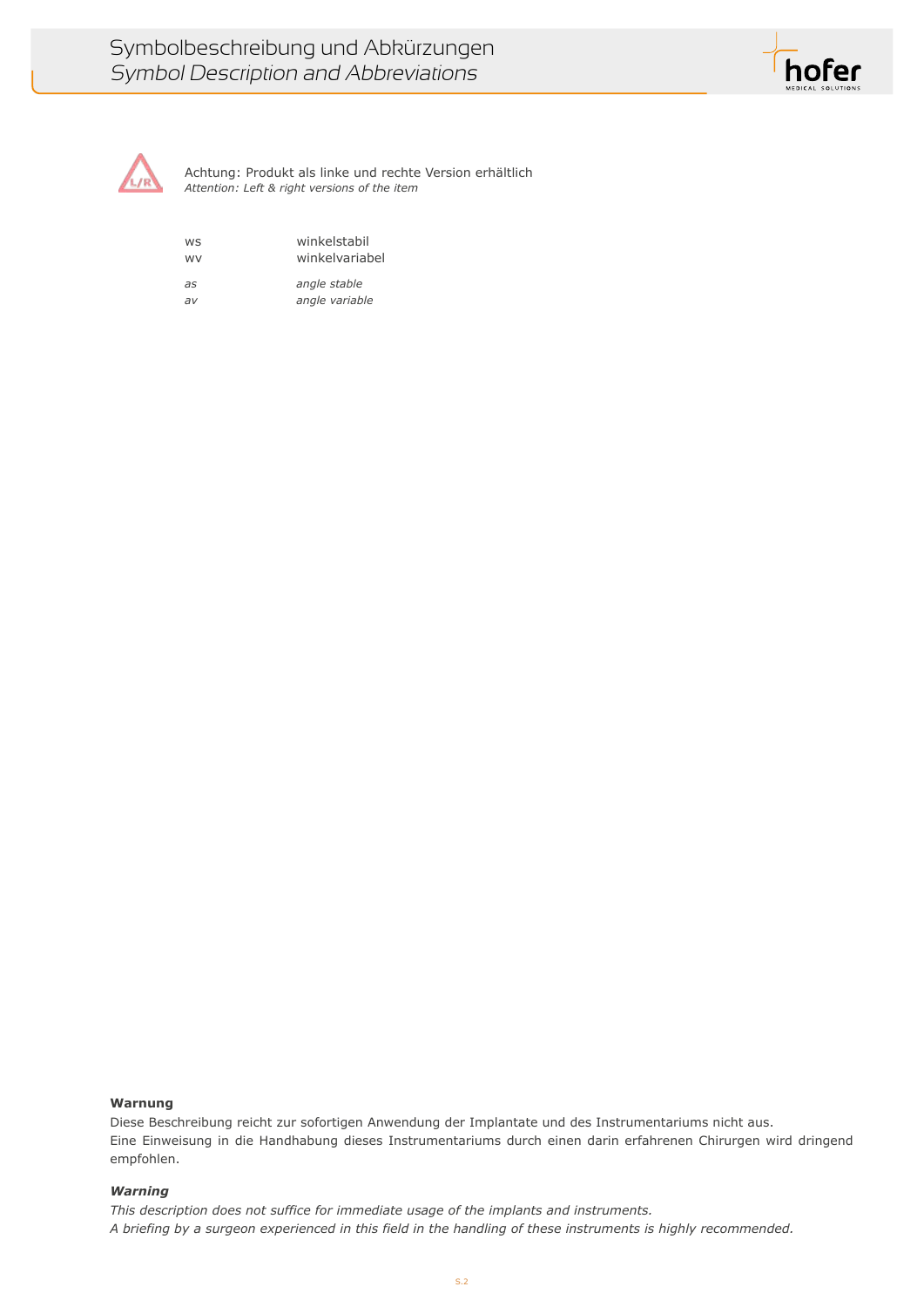

| <b>Vorwort</b><br><b>Preface</b>                |                                                                                                          | $UA-1$      |
|-------------------------------------------------|----------------------------------------------------------------------------------------------------------|-------------|
| <b>Einleitung</b><br><b>Introduction</b>        |                                                                                                          | $UA-2$      |
|                                                 | Implantatspezifische Informationen<br><b>Implant Specific Information</b>                                | $UA-3$      |
|                                                 | Indikationen<br><b>Indications</b>                                                                       | $UA-3.1-7$  |
|                                                 | Patientenlagerung und Zugänge<br>Position of Patient and Approaches                                      | $UA-3.1-7$  |
|                                                 | Plattenspezifische Details<br>Plate Specific Details                                                     | $UA-3.1-7$  |
|                                                 | Kontraindikationen<br>Contra Indications                                                                 | UA-3.8      |
|                                                 | Empfehlungen<br>Recommendations                                                                          | UA-3.9      |
|                                                 | <b>Operationstechnik</b><br><b>Surgical Technique</b>                                                    | $UA-4$      |
|                                                 | Einbringen des Implantats<br>Insertion of Implant                                                        | $UA-4$      |
|                                                 | Temporäre Fixierung<br>Temporary Fixation                                                                | $UA-4$      |
|                                                 | Ausrichtung des Implantats<br>Orientation of Implant                                                     | $UA-4$      |
|                                                 | Schraubenplatzierung<br><b>Screw Placement</b>                                                           | $UA-4$      |
|                                                 | Entfernung der temporären Fixierung oder der Instrumente<br>Removal of Temporary Fixation or Instruments | $UA-4$      |
|                                                 | Wundverschluss<br><b>Wound Closure</b>                                                                   | $UA-4$      |
|                                                 | Postoperative Behandlung<br>Post-operative Treatmen                                                      | $UA-4$      |
|                                                 | Materialentfernung<br><b>Material Removal</b>                                                            | $UA-4$      |
| <b>Klinische Fälle</b><br><b>Clinical Cases</b> |                                                                                                          | <b>UA-5</b> |
| <b>Nachwort</b><br><b>Epilogue</b>              |                                                                                                          | <b>UA-6</b> |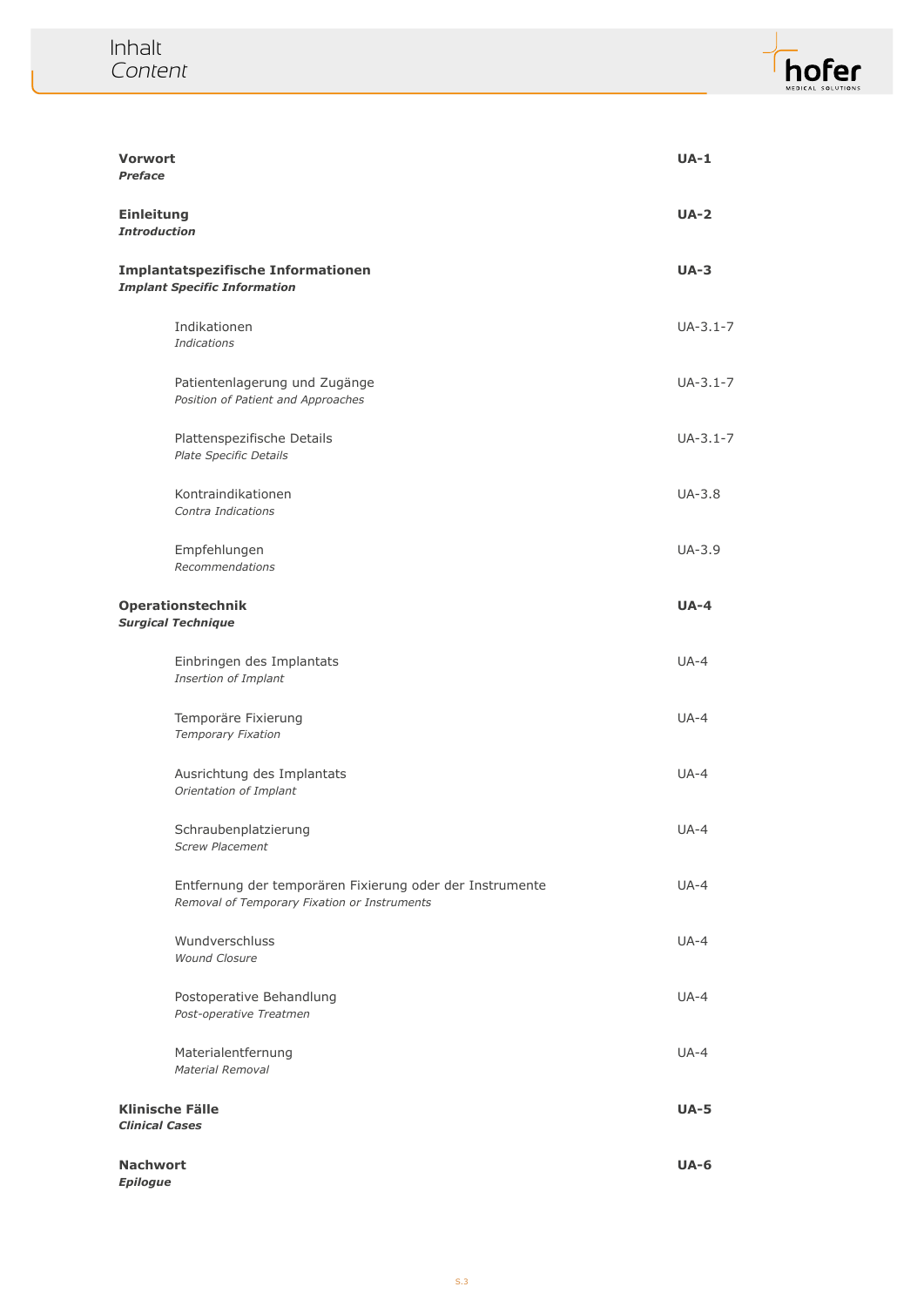

Dieses Dokument enthält Informationen zur Anwendung von Hofer Implantaten und Instrumenten.

Diese Anleitung soll als eine Ergänzung und unter keinen Umständen als Ersatz zu bestehender Literatur über Operationsmethoden der Orthopädie und Traumatologie betrachtet werden.

Dieser Inhalt soll als eine Empfehlung für eine standardisierte Vorgehensweise in der Anwendung der Produkte verstanden werden, ohne auf weitergehende erforderliche Maßnahmen, Zusatzeingriffe und mögliche Erweiterungen der OP-Technik einzugehen.

Die tatsächliche Auswahl des erforderlichen bzw. geeigneten Implantates sowie der Implantationsmethode muss durch den Chirurgen aufgrund seiner Fachkenntnisse und anhand der individuellen Befundkonstellation erfolgen.

Alle Abbildungen innerhalb dieses Dokumentes sollen die Operationsanleitung symbolisch unterstützen. Abweichungen zu diesen Darstellungen können auftreten.

Diese Operationsanleitung enthält keine Angaben über die richtige Handhabung des Instrumentariums. Entsprechende Unterlagen sind verfügbar in Form von

- Gebrauchsanweisung für Instrumente: intra- & postoperative Handhabung
- Gebrauchsanweisung für Implantate (ist jedem Implantat beiliegend)

Bitte beachten sie, dass sowohl die Diagnosestellung als auch Festlegung der Behandlungsstrategie einzig beim Chirurgen liegt.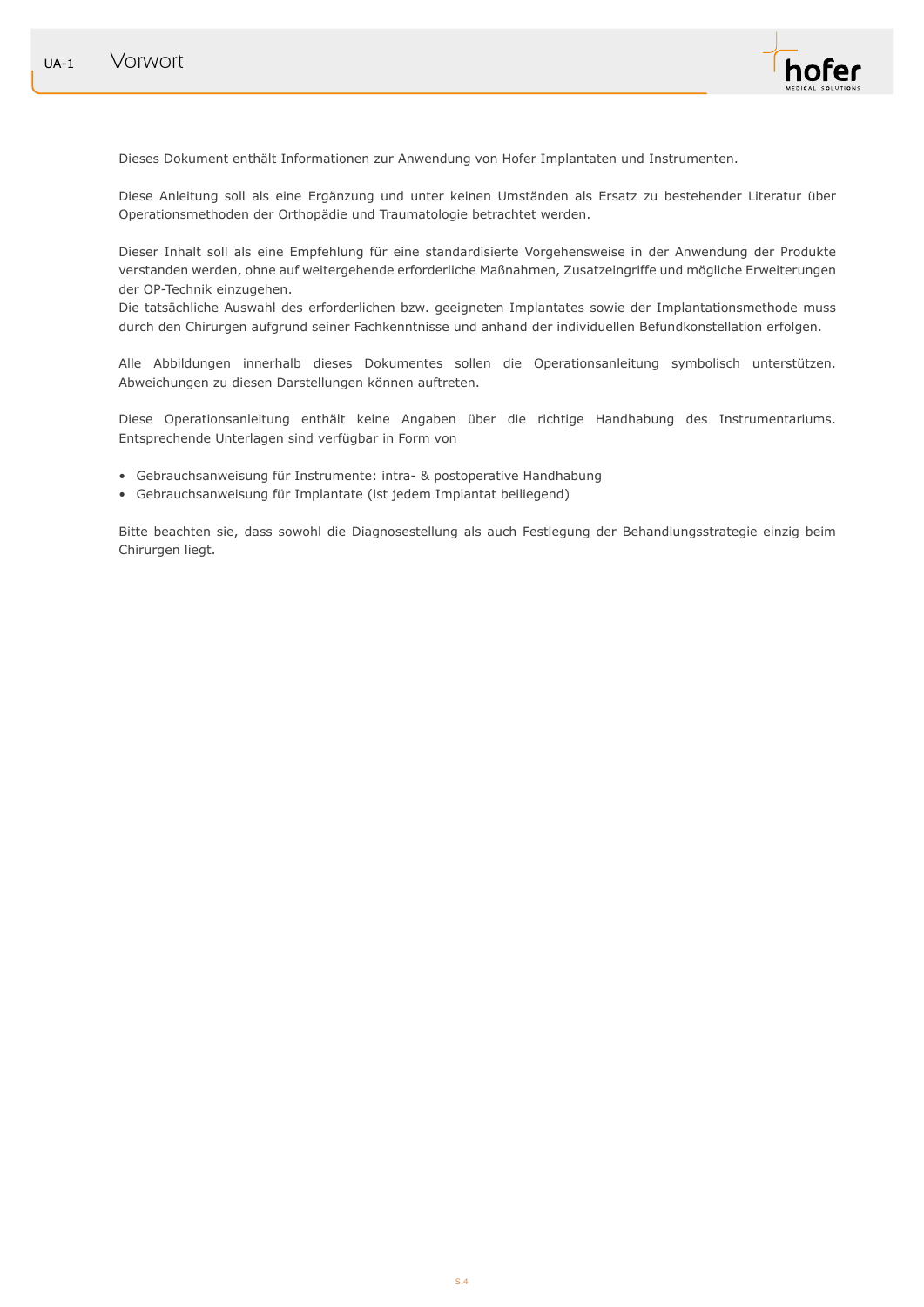

*This document provides information about the handling of HOFER implants and instruments.*

*This operation manual shall be considered as an addition and under no circumstances as a substitute to existing literature about surgical methods within orthopaedics and traumatolgy.*

*The content shall be regarded as a recommendation for a standardized procedure of how to apply the products without addressing the issues of any further necessary tasks, additional operative actions and possible extensions of the surgical technique.*

*The actual selection of the most suitable implant and its implantation method has to happen exclusively by the surgeon based on his education and the individual diagnostic findings.*

*All illustrations printed here have a purely symbolic character to support the description of the surgical technique and can vary.*

*These operation instructions don't contain any details on the use of the instruments. Corresponding documents are available in the form of*

- *• Instruction manual for instruments: intra and post-operative handling*
- *• Instruction manual for implants (enclosed to each implant)*

*Please note that it is the surgeon's function to identify and characterize the respective injury and its subsequent treatment.* 



Hofer-medical bietet zur sicheren Handhabung sowie den unterschiedlichen OP Techniken gerne detaillierte Schulungen an.

*For a safe handling and for the various surgical techniques Hofer-medical is pleased to offer detailed training.* 



**Bitte kontaktieren sie unsere 24/7 Service Hotline:**

Tel.: +43 (0)3382 53388 Mail: office@hofer-medical.com

*Please contact our 24/7 service hotline:*

*Tel.: +43 (0)3382 53388*

*Mail: office@hofer-medical.com*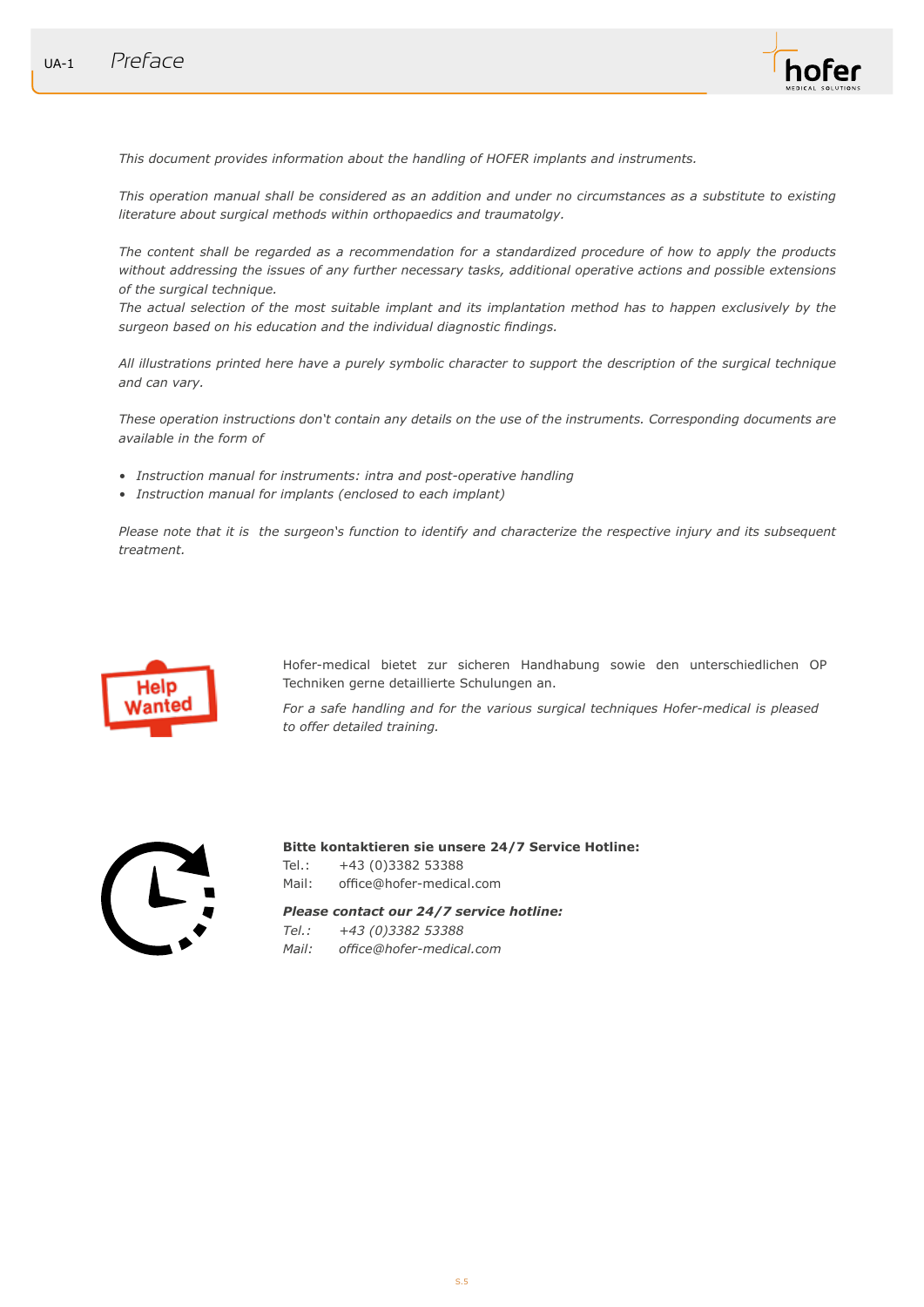

Das INTE**OS**® System der Hofer Gmbh & Co KG (HOFER) ist ein multidirektionales und winkelstabiles Kleinfragment Implantatesystem basierend auf dem Fixateur intere Prinzip.

Das INTE**OS**® System dient zur Behandlung von diaphysären, metaphysären als auch intraartikulären (epiphysären) Frakturen kleiner Knochen.

Alle HOFER Produkte resultieren aus einer gemeinsamen Entwicklung bestehend aus erfahrenen Anwendern und unseren Ingenieuren. Diese erfolgreiche Kooperation führt zu Produkten, die die anatomischen und funktionellen Anforderungen der jeweiligen Struktur aufgrund des anatomisch vorgeformten Low-Profile Designs sowie der vielfältigen Versorgungsmöglichkeiten von einfachen bis Trümmerfrakturen erfüllen.

## **Allgemeine Systemvorteile:**

- Minimierung der Irritationen von Bändern und Weichteilen durch flache Platten- und Schraubengeometrie
- Weitgehend versenkte Schraubenköpfe
- Hohe Winkelvariabilität von bis zu 70° bei voller Winkelstabilität
- Hohe Versorgungsflexibilität durch Siebplattenaufbau bei entsprechenden Platten
- Winkelstabilität im Schaftbereich: hohe Sicherheit im Falle einer Knocheninstabilität
- Systemmehrwert: Kompatibilität der Schrauben und Instrumentarien mit vielen weiteren Platten der INTE**OS**® Reihe
- Dreipunkt-Abstützung (Umwandlung von Biegespannungen in Zug- & Druckspannungen) möglich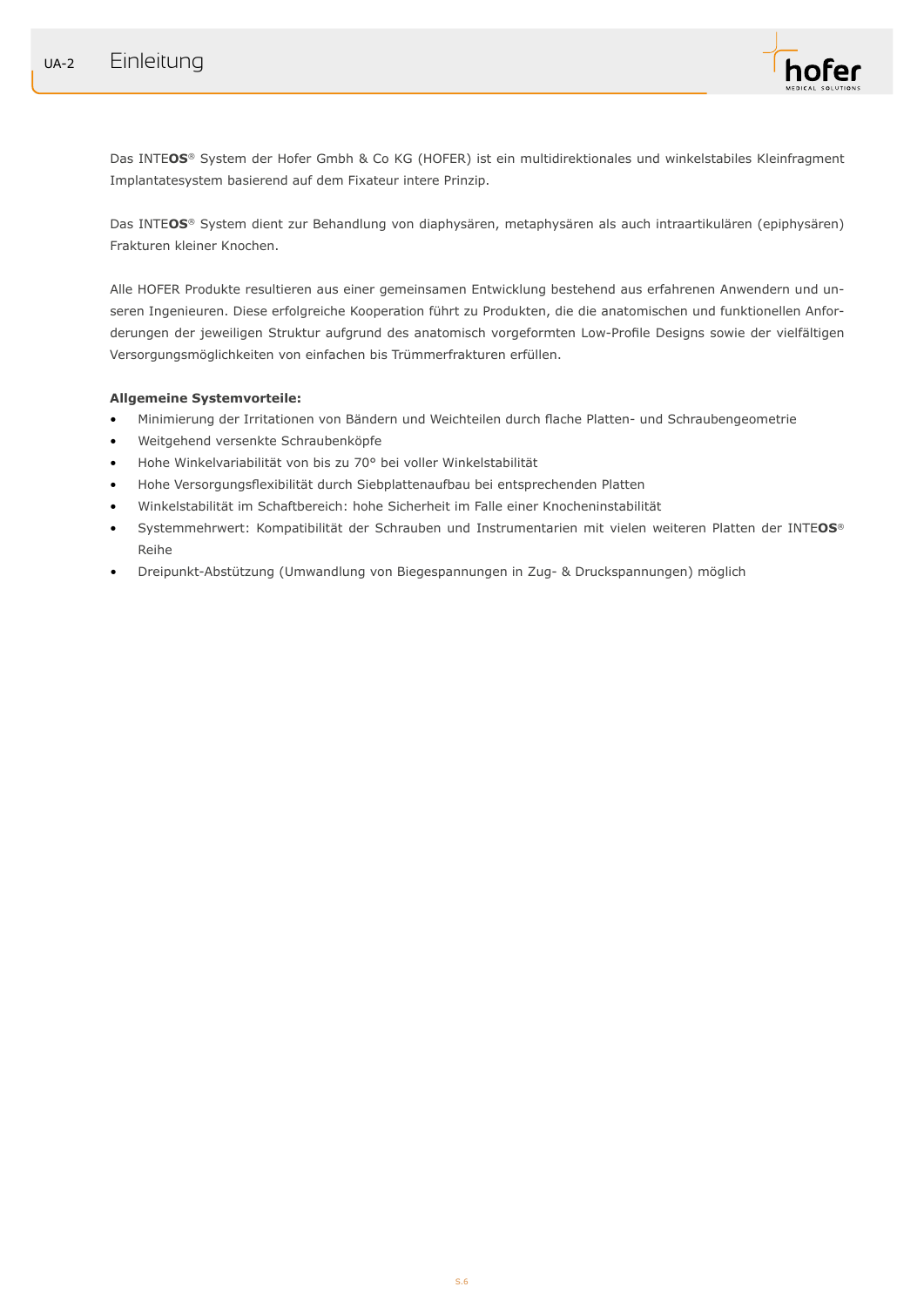

*The INTEOS® system of the company Hofer GmbH & Co KG (HOFER) is a multi directional and angle stable implant system for small fragments based on the internal fixateur principle.*

*The INTEOS® system is designed to treat diaphyseal, metaphyseal as well as intra-articular (epiphyseal) fractures of small bones.* 

*All Hofer products result out of a joint development of experienced clinicians and our engineers. This successful cooperation results in providing products to meet the anatomical and functional requirements of the respective sites due to their pre-contoured and low-profile design and to provide an almost unrestricted operative treatment ranging from simple to comminuted fractures.*

## **General advantages of the system:**

- *• Minimization of irritations of ligaments and soft tissue due to the flat plate and screw design*
- *• Screw heads countersunk to a large extent*
- *• High angular variability of up to 70° with full angular stability*
- *• High flexibility of treatment due to sieve design of respective plates*
- *• Angular stability in the shaft area: high security in case of bone instability*
- *• System added value: compatibility of screws and instruments with many other INTEOS® plates*
- *• 3-point support (transformation of bending stress into tensile and compressive stress) is possible*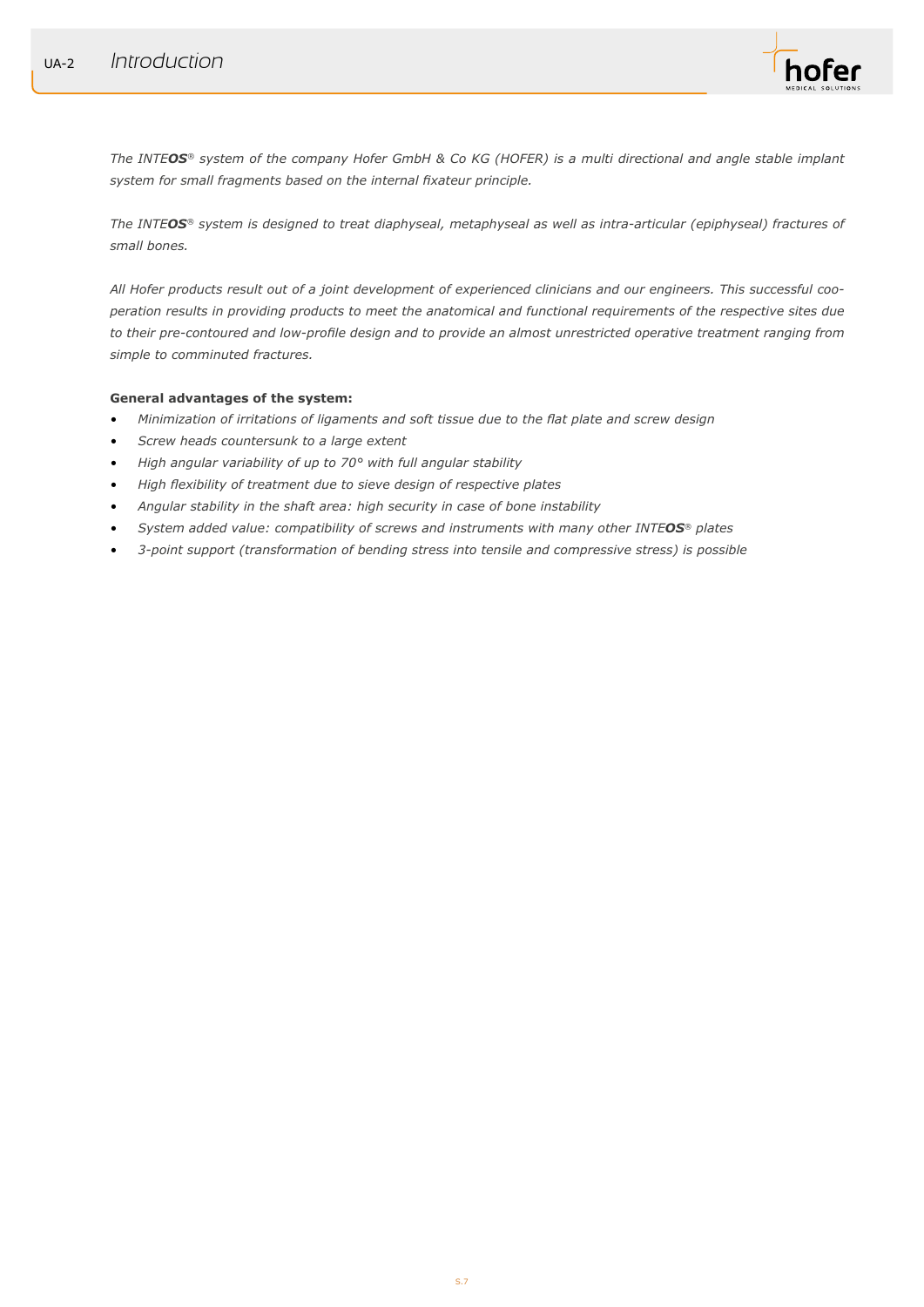

HHS PHP - Humerusplatte proximal ws wv *HHS PHP - Humerus Plate proximal as av*



Kompatibel zu INTE**OS**® 3,0 Knochenschrauben Empfohlene Schraubentypen: *Compatible to INTEOS® 3.0 bone screws Recommended screw types:*



Kortikalisschrauben Ø 3,0 2,5 mm<br>Spongiosaschrauben Ø 3.0 2.0 mm Spongiosaschrauben Ø 3,0 2,0 mm *Drill bit sizes (standard) for Cortical screws Ø 3.0 2.5 mm Cancellous screws Ø 3.0 2.0 mm*

Indikationen *Indications*

- Dislozierte Zwei-, Drei- und Vierfragmentfrakturen des proximalen Humerus, auch bei osteoporotischen Knochen
- *• Dislocated two-, three-, and four-fragment fractures of the proximal humerus, including fractures involving osteopenic bone*
- Pseudarthrosen im proximalen Humerus
- *• Pseudarthroses in the proximal humerus*
- Osteotomien im proximalen Humerus
- *• Osteotomies in the proximal humerus*

Patientenlagerung und Zugänge *Position of Patient and Approaches*

Patientenlagerung / *Patient Positioning*:

• Standard

Zugang / *Approach*:

**Standard** 

#### Plattenspezifische Details

*Plate Specific Details*

- 16 Schraubenplatzierungsmöglichkeiten für die Epiphyse
- *• 16 screw placement options for the epiphyseal region*
- Befestigungsmöglichkeit für das Tuberculumfragment
- *• Suture hole for fixation of tuberosity fragment*
- Kirschnerdraht Bohrungen zur temporären Fixierung und / oder Frakturreposition
- *• Kirschner wire holes for temporary fixation and / or fracture reduction*
- Langloch zur primären Fixierung und Plattenausrichtung
- *• Slotted hole for primary fixation and plate orientation*
- Alle Bohrungen passend für winkelstabile und nicht winkelstabile Schrauben
- *• All holes accept angle stable and not angle stable screws*
- Vorgebogen, Nachbiegen möglich, auch im Lochbereich
- *• Pre-shaped, re-contouring possible, even across holes*
- Low-Profile Design, minimaler Schraubenkopfüberstand
- *• Low-profile design, minimal screw head overlap*
- Winkelvariabilität und Winkelstabilität erlauben ein weiter distales Platzieren der Platte
- *• Angular variability and stability allow a further distal position of the plate*
- Schrauben frei divergierend oder kreuzend platzierbar um die Kopfrekonstruktion zu erhalten
- *• Screws can be placed in a diverging or crossing manner for maintaining the restored humeral head*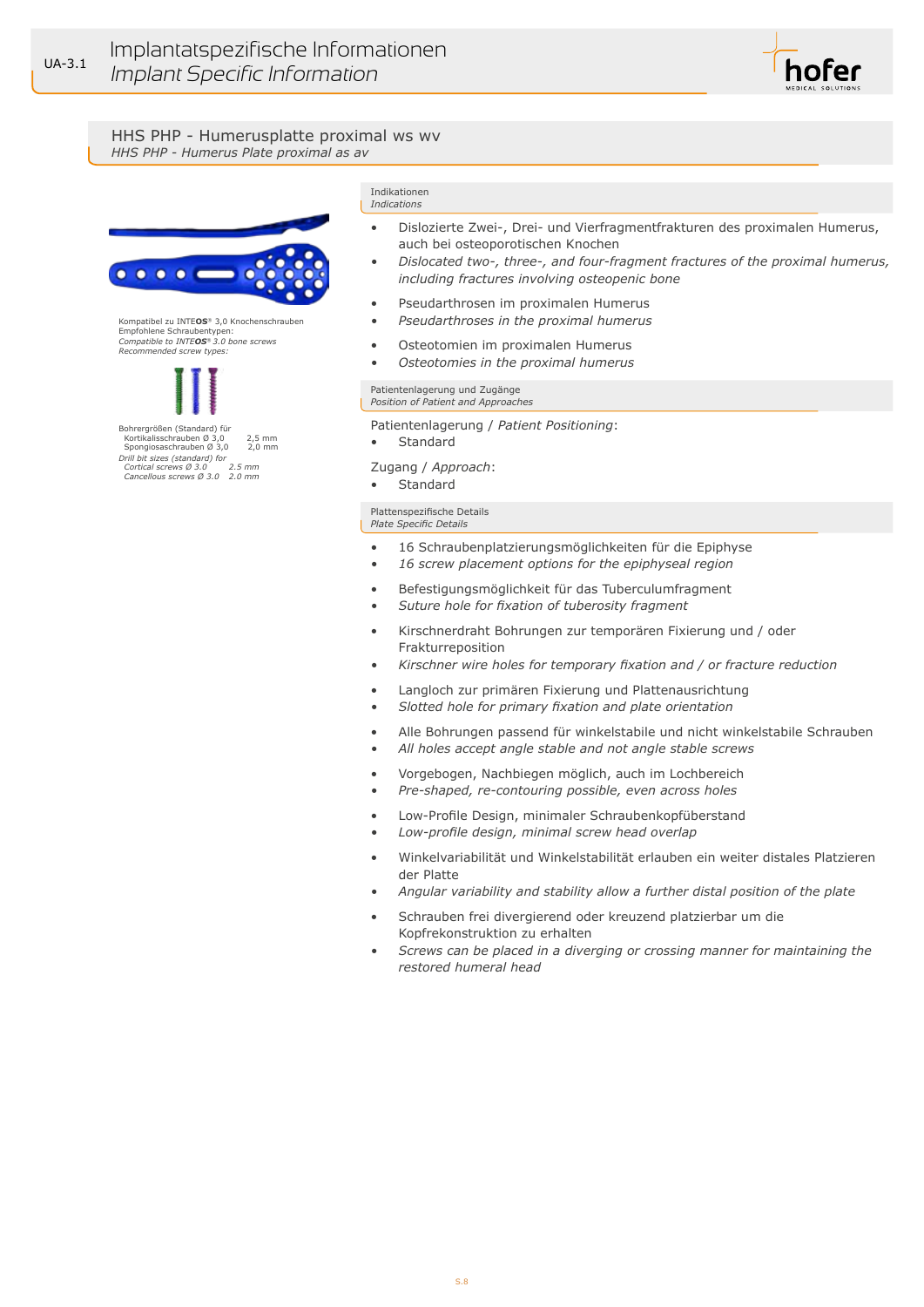

## INTE**OS**® Humerus 3,0 & 3,5 proximal LM ws wv *INTEOS*® *Humerus 3.0 & 3.5 proximal LM as av*



Kompatibel zu INTE**OS**® 3,5 Knochenschrauben Empfohlene Schraubentypen: *Compatible to INTEOS® 3.5 bone screws Recommended screw types:*



Bohrergrößen (Standard) für Kortikalisschrauben Ø 3,5 2,7 mm *Drill bit sizes (standard) for Cortical screws Ø 3.5* 

#### Indikationen *Indications*

- Dislozierte Zwei-, Drei- und Vierfragmentfrakturen des proximalen Humerus, auch bei osteoporotischen Knochen
- *• Dislocated two-, three-, and four-fragment fractures of the proximal humerus, including fractures involving osteopenic bone*
- Pseudarthrosen im proximalen Humerus
- *• Pseudarthroses in the proximal humerus*
- Osteotomien im proximalen Humerus
- *• Osteotomies in the proximal humerus*

Patientenlagerung und Zugänge *Position of Patient and Approaches*

Patientenlagerung / *Patient Positioning*:

• Standard

Zugang / *Approach*:

**Standard** 

#### Plattenspezifische Details

*Plate Specific Details*

- 14 Schraubenplatzierungsmöglichkeiten für die Epiphyse
- *• 14 screw placement options for the epiphyseal region*
- Befestigungsmöglichkeit für das Tuberculumfragment
- *• Suture hole for fixation of tuberosity fragment*
- Kirschnerdraht Bohrungen zur temporären Fixierung und / oder Frakturreposition
- *• Kirschner wire holes for temporary fixation and / or fracture reduction*
- Langloch zur primären Fixierung und Plattenausrichtung
- *• Slotted hole for primary fixation and plate orientation*
- Alle Bohrungen passend für winkelstabile und nicht winkelstabile Schrauben
	- *• All holes accept angle stable and not angle stable screws*
- Vorgebogen, Nachbiegen möglich, auch im Lochbereich
- *• Pre-shaped, re-contouring possible, even across holes*
- Low-Profile Design, minimaler Schraubenkopfüberstand
- *• Low-profile design, minimal screw head overlap*
- Winkelvariabilität und Winkelstabilität erlauben ein weiter distales Platzieren der Platte
- *• Angular variability and stability allow a further distal position of the plate*
- Schrauben frei divergierend oder kreuzend platzierbar um die Kopfrekonstruktion zu erhalten
- *• Screws can be placed in a diverging or crossing manner for maintaining the restored humeral head*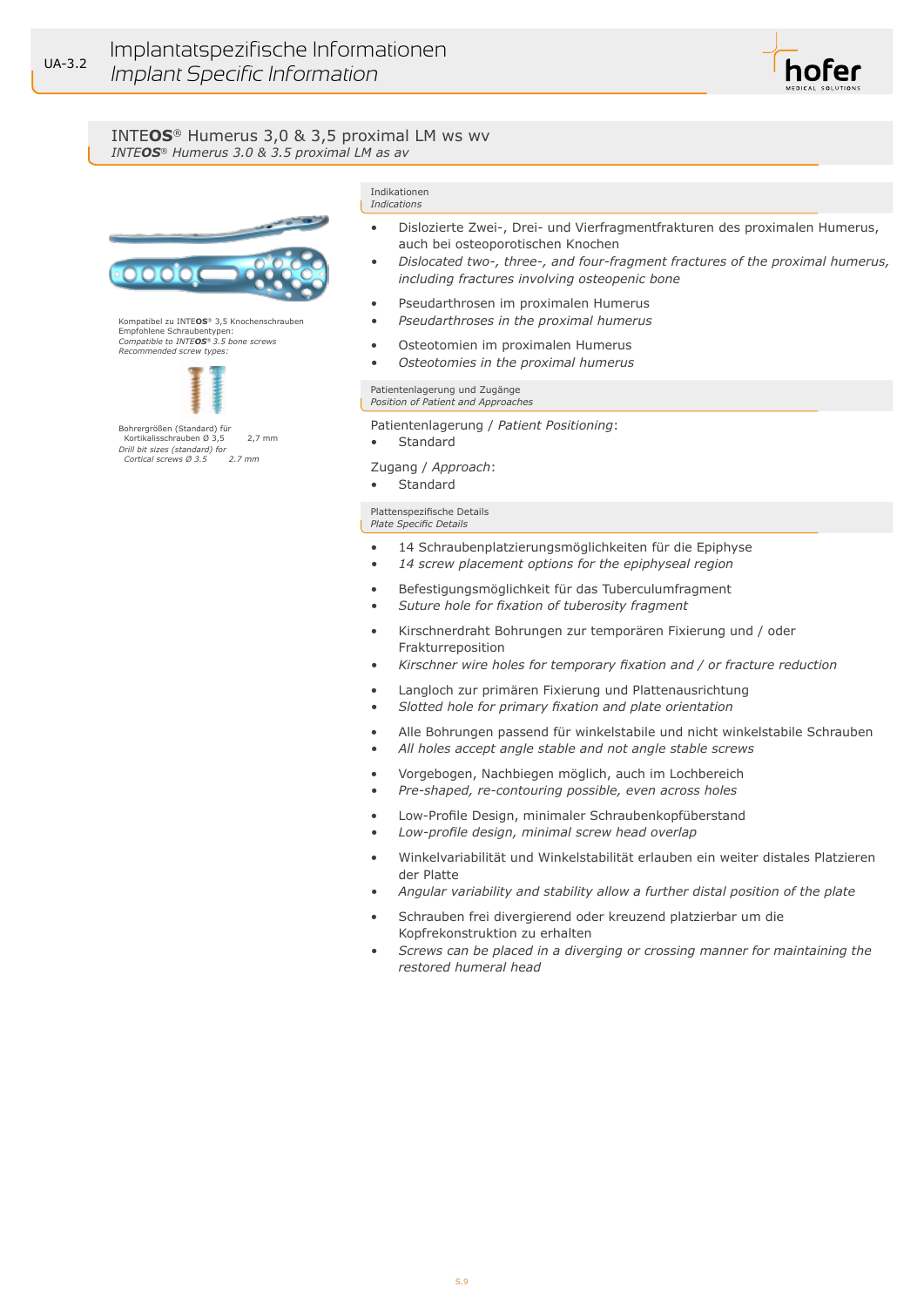

#### INTE**OS**® Humerus 3,5 proximal ws wv *INTEOS*® *Humerus 3.5 proximal as av*



Kompatibel zu INTE**OS**® 3,5 Knochenschrauben Empfohlene Schraubentypen: *Compatible to INTEOS® 3.5 bone screws Recommended screw types:*



Bohrergrößen (Standard) für Kortikalisschrauben Ø 3,5 2,7 mm *Drill bit sizes (standard) for Cortical screws Ø 3.5* 

#### Indikationen *Indications*

- Dislozierte Zwei-, Drei- und Vierfragmentfrakturen des proximalen Humerus, auch bei osteoporotischen Knochen
- *• Dislocated two-, three-, and four-fragment fractures of the proximal humerus, including fractures involving osteopenic bone*
- Pseudarthrosen im proximalen Humerus
- *• Pseudarthroses in the proximal humerus*
- Osteotomien im proximalen Humerus
- *• Osteotomies in the proximal humerus*

Patientenlagerung und Zugänge *Position of Patient and Approaches*

Patientenlagerung / *Patient Positioning*:

• Standard

Zugang / *Approach*:

**Standard** 

#### Plattenspezifische Details

*Plate Specific Details*

- 10 Schraubenplatzierungsmöglichkeiten für die Epiphyse
- *• 10 screw placement options for the epiphyseal region*
- Befestigungsmöglichkeit für das Tuberculumfragment
- *• Suture hole for fixation of tuberosity fragment*
- Kirschnerdraht Bohrungen zur temporären Fixierung und / oder Frakturreposition
- *• Kirschner wire holes for temporary fixation and / or fracture reduction*
- Langloch zur primären Fixierung und Plattenausrichtung
- *• Slotted hole for primary fixation and plate orientation*
- Alle Bohrungen passend für winkelstabile und nicht winkelstabile Schrauben
- *• All holes accept angle stable and not angle stable screws*
- Vorgebogen, Nachbiegen möglich, auch im Lochbereich
- *• Pre-shaped, re-contouring possible, even across holes*
- Low-Profile Design, minimaler Schraubenkopfüberstand
- *• Low-profile design, minimal screw head overlap*
- Winkelvariabilität und Winkelstabilität erlauben ein weiter distales Platzieren der Platte
- *• Angular variability and stability allow a further distal position of the plate*
- Schrauben frei divergierend oder kreuzend platzierbar um die Kopfrekonstruktion zu erhalten
- *• Screws can be placed in a diverging or crossing manner for maintaining the restored humeral head*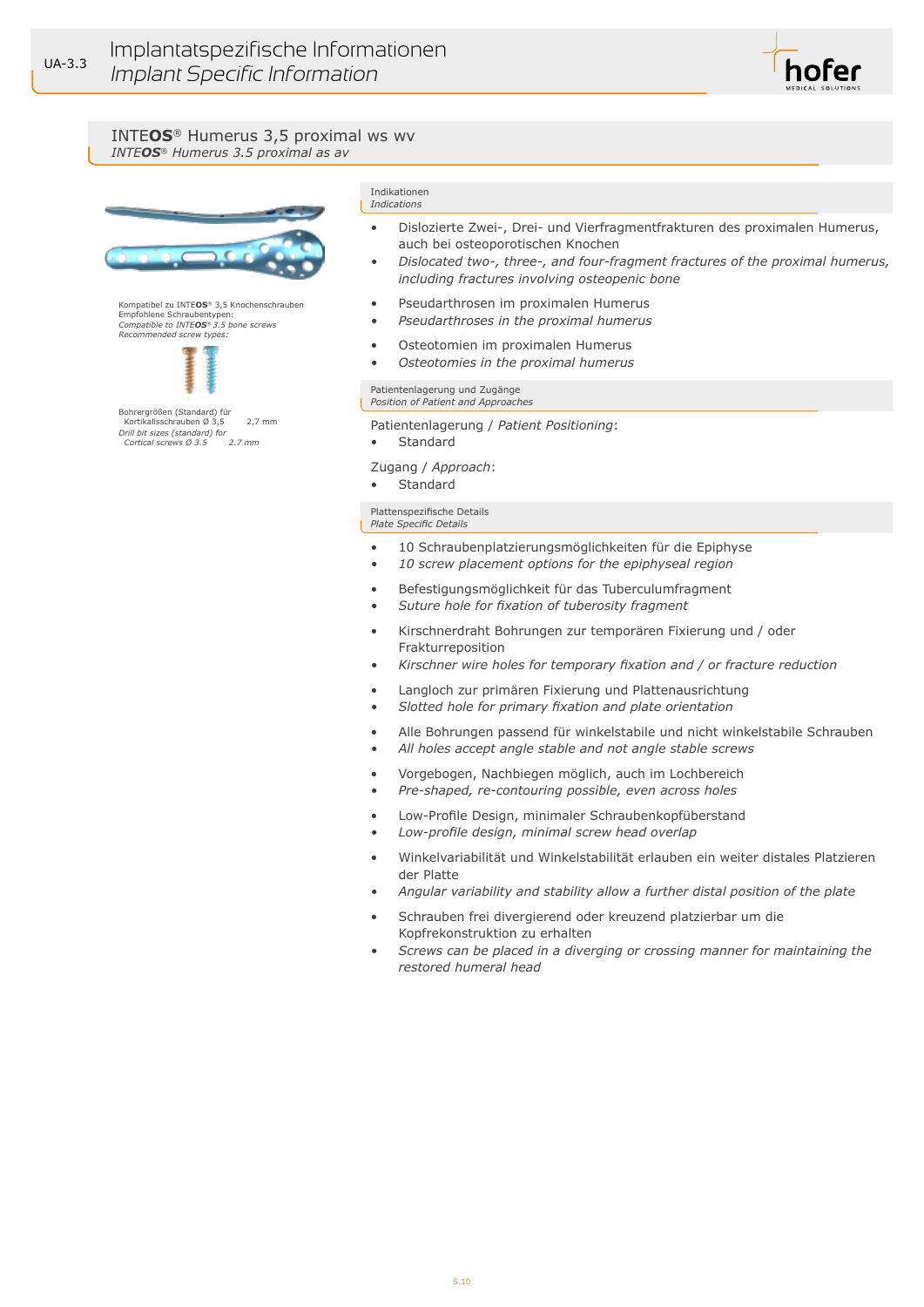

HHSdu - Humerusplatte distal ulnar ws wv *HHSdu - Humerus Plate distal ulna as av*



Kompatibel zu INTE**OS**® 3,0 Knochenschrauben Empfohlene Schraubentypen: *Compatible to INTEOS® 3.0 bone screws Recommended screw types:*



Kortikalisschrauben  $\varnothing$  3,0 2,5 mm<br>Spongiosaschrauben  $\varnothing$  3,0 2,0 mm Spongiosaschrauben Ø 3,0 2,0 mm *Drill bit sizes (standard) for Cortical screws Ø 3.0 2.5 mm Cancellous screws Ø 3.0 2.0 mm*

#### Indikationen *Indications*

- Extra- und intraartikuläre Frakturen des distalen Humerus
- *• Extra- and intra-articular fractures of the distal humerus*
- Intraartikuläre Frakturen des distalen Humerus
- *• Intra-articular fractures of the distal humerus*
- Suprakondyläre Frakturen des distalen Humerus
- *• Supracondylar fractures of the distal humerus*
- Non-Unions (Pseudarthrosen) des distalen Humerus
- *• Nonunions of the distal humerus*
- Osteotomien des distalen Humerus (z.B. zur Behandlung von Mal-Unions und Deformitäten)
- *• Osteotomies of the distal humerus (e.g. due to malunions, deformities)*

Patientenlagerung und Zugänge *Position of Patient and Approaches*

- Patientenlagerung / *Patient Positioning*:
- **Standard**

Zugang / *Approach*:

• Standard

- 4 Schraubenplatzierungsmöglichkeiten für den epiphysären Bereich, 7 für den diaphysären
- *• 4 screw placement options for the epiphyseal region, 7 for the diaphyseal*
- Langloch zur primären Fixierung und Plattenausrichtung
- *• Slotted hole for primary fixation and plate orientation*
- Alle Bohrungen passend für winkelstabile und nicht winkelstabile Schrauben
- *• All holes accept angle stable and not angle stable screws*
- Vorgebogen, Nachbiegen möglich, auch im Lochbereich
- *• Pre-shaped, re-contouring possible, even across holes*
- Low-Profile Design, minimaler Schraubenkopfüberstand
- *• Low-profile design, minimal screw head overlap*
- Erlaubt gleichzeitige Implantation der HHSdrd und / oder der HHSdrl
- *• HHSdrd and / or HHSdrl plate can be implanted in addition without interference*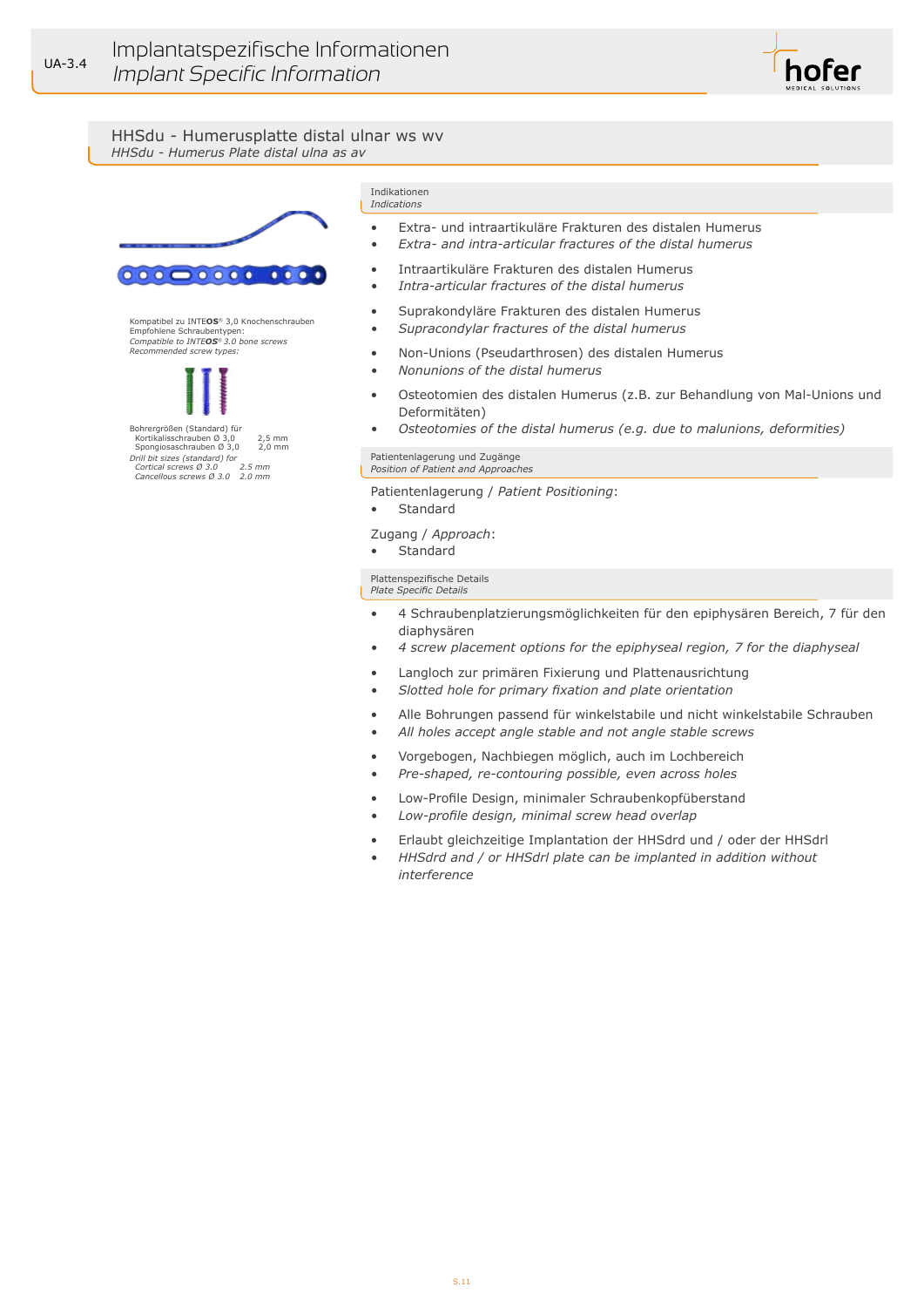

HHSdrl - Humerusplatte distal radial lateral ws wv *HHSdrl - Humerus Plate distal radial lateral as av*



 Kortikalisschrauben Ø 3,0 2,5 mm Spongiosaschrauben Ø 3,0 2,0 mm *Drill bit sizes (standard) for Cortical screws Ø 3.0 2.5 mm Cancellous screws Ø 3.0 2.0 mm*

#### Indikationen *Indications*

- Extra- und intraartikuläre Frakturen des distalen Humerus
- *• Extra- and intra-articular fractures of the distal humerus*
- Intraartikuläre Frakturen des distalen Humerus
- *• Intra-articular fractures of the distal humerus*
- Suprakondyläre Frakturen des distalen Humerus
- *• Supracondylar fractures of the distal humerus*
- Non-Unions (Pseudarthrosen) des distalen Humerus
- *• Nonunions of the distal humerus*
- Osteotomien des distalen Humerus (z.B. zur Behandlung von Mal-Unions und Deformitäten)
- *• Osteotomies of the distal humerus (e.g. due to malunions, deformities)*

#### Patientenlagerung und Zugänge *Position of Patient and Approaches*

- Patientenlagerung / *Patient Positioning*:
- **Standard**

Zugang / *Approach*:

• Standard

- 4 Schraubenplatzierungsmöglichkeiten für den epiphysären Bereich, 6 für den diaphysären
- *• 4 screw placement options for the epiphyseal region, 6 for the diaphyseal*
- Langloch zur primären Fixierung und Plattenausrichtung
- *• Slotted hole for primary fixation and plate orientation*
- Alle Bohrungen passend für winkelstabile und nicht winkelstabile Schrauben
- *• All holes accept angle stable and not angle stable screws*
- Vorgebogen, Nachbiegen möglich, auch im Lochbereich
- *• Pre-shaped, re-contouring possible, even across holes*
- Low-Profile Design, minimaler Schraubenkopfüberstand
- *• Low-profile design, minimal screw head overlap*
- Erlaubt gleichzeitige Implantation der HHSdu und / oder der HHSdrd
- *• HHSdu and / or HHSdrd plate can be implanted in addition without interference*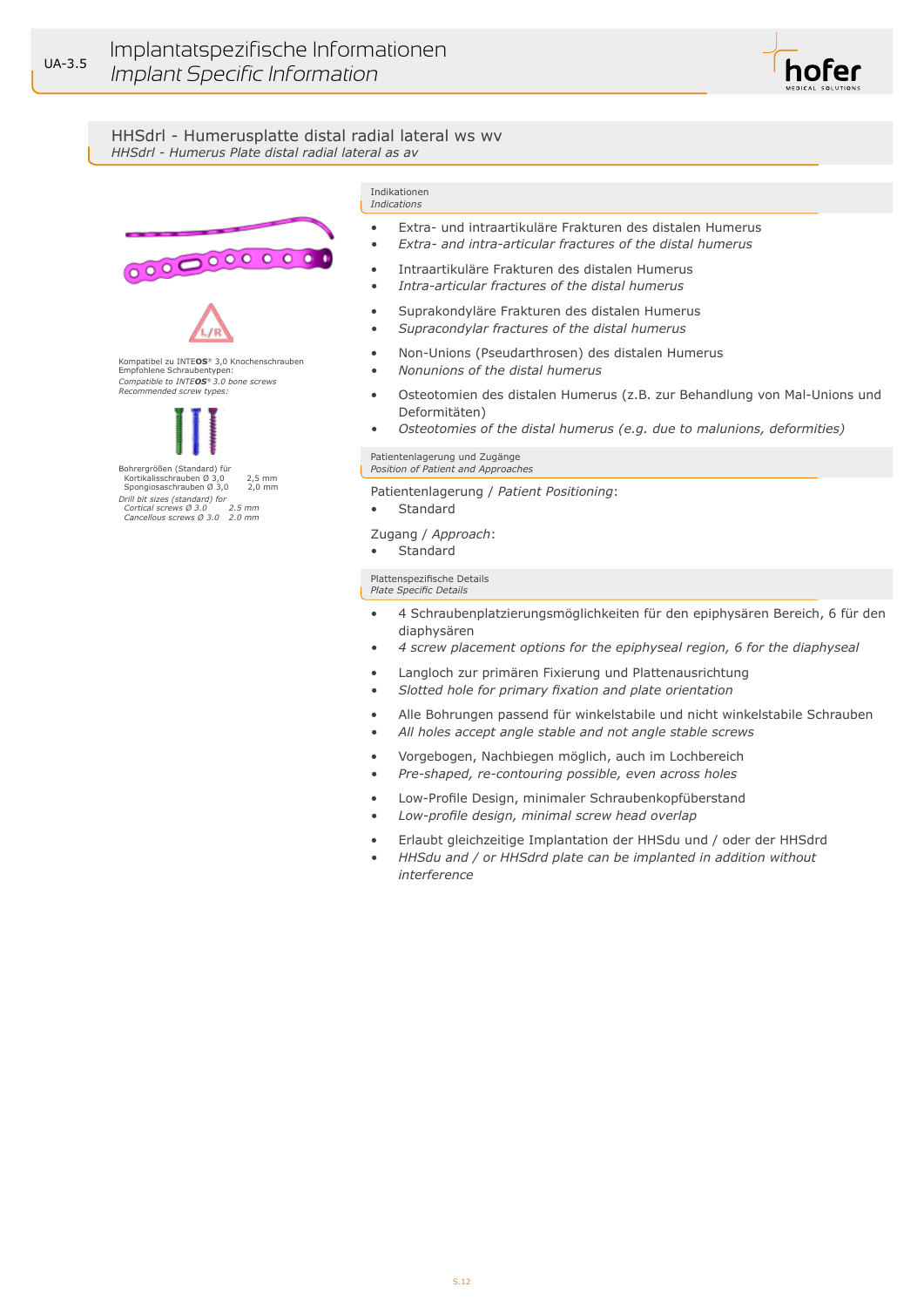

## HHSdrd - Humerusplatte distal radial dorsal ws wv *HHSdrd - Humerus Plate distal radial dorsal as av*



#### Indikationen *Indications*

- Extra- und intraartikuläre Frakturen des distalen Humerus
- *• Extra- and intra-articular fractures of the distal humerus*
- Intraartikuläre Frakturen des distalen Humerus
- *• Intra-articular fractures of the distal humerus*
- Suprakondyläre Frakturen des distalen Humerus
- *• Supracondylar fractures of the distal humerus*
- Non-Unions (Pseudarthrosen) des distalen Humerus
- *• Nonunions of the distal humerus*
- Osteotomien des distalen Humerus (z.B. zur Behandlung von Mal-Unions und Deformitäten)
- *• Osteotomies of the distal humerus (e.g. due to malunions, deformities)*

#### Patientenlagerung und Zugänge *Position of Patient and Approaches*

- Patientenlagerung / *Patient Positioning*:
- **Standard**

Zugang / *Approach*:

• Standard

- 4 Schraubenplatzierungsmöglichkeiten für den epiphysären Bereich, 7 für den diaphysären
- *• 4 screw placement options for the epiphyseal region, 7 for the diaphyseal*
- Langloch zur primären Fixierung und Plattenausrichtung
- *• Slotted hole for primary fixation and plate orientation*
- Alle Bohrungen passend für winkelstabile und nicht winkelstabile Schrauben
- *• All holes accept angle stable and not angle stable screws*
- Kompatibel zur HHS PHP DFD Kopfschraube als Zugschraube
- *• Compatible to HHS PHP DFD head screw as lag screw*
- Vorgebogen, Nachbiegen möglich, auch im Lochbereich
- *• Pre-shaped, re-contouring possible, even across holes*
- Low-Profile Design, minimaler Schraubenkopfüberstand
- *• Low-profile design, minimal screw head overlap*
- Erlaubt gleichzeitige Implantation der HHSdu und / oder der HHSdrl
- *• HHSdu and / or HHSdrl plate can be implanted in addition without interference*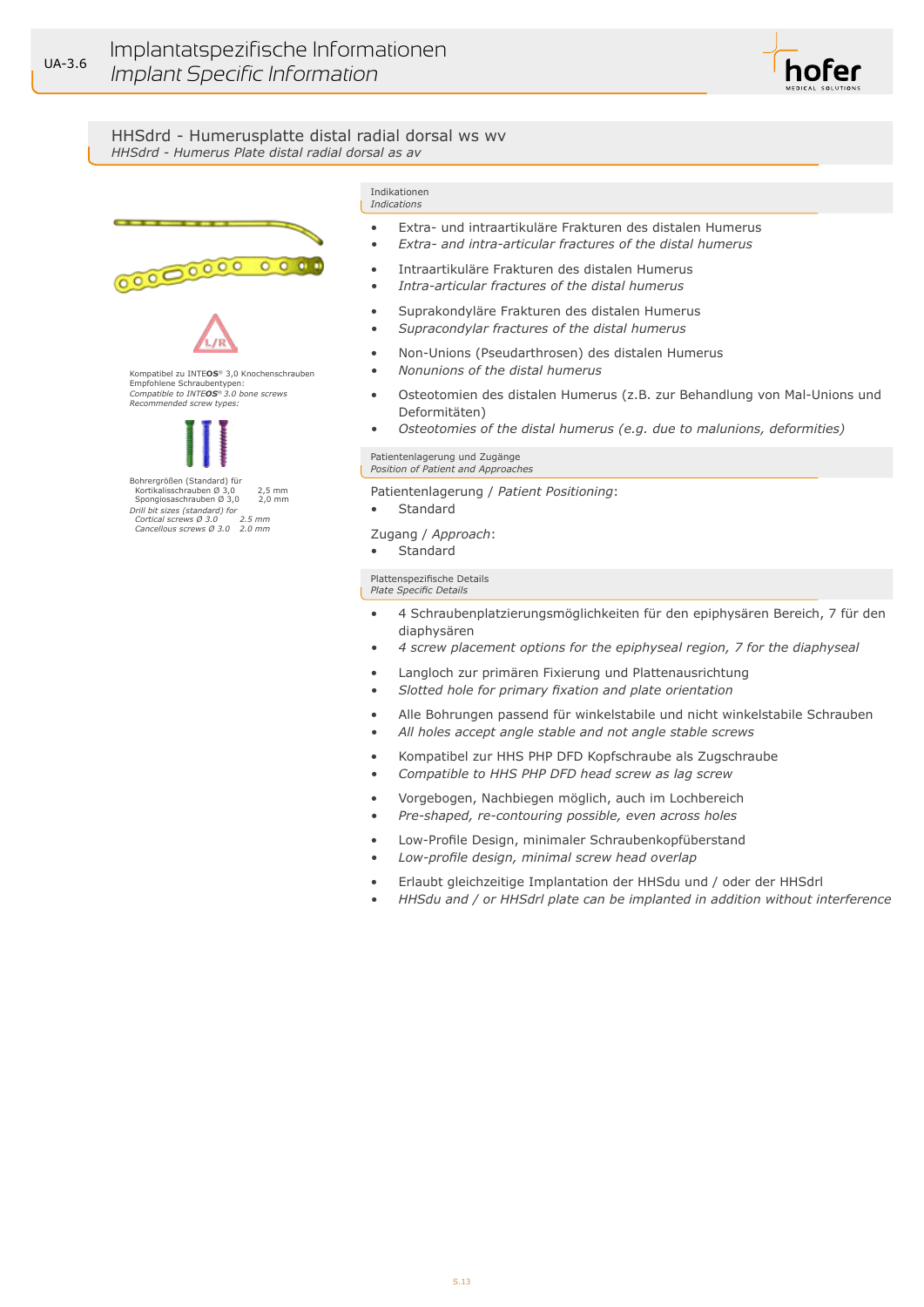



Kompatibel zu INTE**OS**® 2,5 und 3,0 Knochenschrauben Empfohlene Schraubentypen: *Compatible to INTEOS® 2.5 und 3.0 bone screws Recommended screw types:*



Bohrergrößen (Standard) für Kortikalisschrauben Ø  $3,0$  2,5 mm<br>Spongiosaschrauben Ø 3.0 2.0 mm Spongiosaschrauben  $\varnothing$  3,0 *Drill bit sizes (standard) for Cortical screws Ø 3.0 2.5 mm Cancellous screws Ø 3.0 2.0 mm*

#### Indikationen *Indications*

• Komplexe extra- und intraartikuläre Olekranonfrakturen

hofer

- *• Complex extra- and intra-articular olecranon fractures*
- Pseudoarthrose der proximalen Ulna
- *• Pseudarthroses of the proximal ulna*
- Einfache Olekranonfrakturen
- *• Simple olecranon fractures*

# Patientenlagerung und Zugänge *Position of Patient and Approaches*

Patientenlagerung / *Patient Positioning*:

• Standard

Zugang / *Approach*:

**Standard** 

- Haken am proximalen Ende für direkte Befestigung an Trizepssehne, keine Spaltung des Trizeps nötig
- *• Proximal plate part with hooks for direct fixation over the triceps tendon, no triceps split necessary*
- Proximales Plattenende an Olekranon-Anatomie angepasst: leichteres Einbringen der proximalsten Schraube in Markraumhöhlenlängsrichtung
- *• Proximal plate shape is adjusted to the olecranon facilitating screw insertion along the intramedullary canal through the most proximal plate hole*
- Falls notwendig können Haken abgeschnitten werden
- *• Hooks may be cut off if necessary*
- Anatomisch vorgeformt, Nachbiegen möglich auch im Lochbereich
- *• Anatomically pre-shaped, re-contouring possible even across holes*
- Winkelstabil und multidirektional nach dem INTE**OS**® System
- *• Angle stable and multidirectional functionality due to the INTEOS® system*
- Hohe Versorgungsflexibilität durch proximalen Plattenaufbau
- *• High flexibility of treatment due to the proximal plate design*
- Minimierung der Irritationen durch Low-Profile Design, minimaler Schraubenkopfüberstand
- *• Minimization of irritations due to low-profile design, minimal screw head overlap*
- Optionale Winkelstabilität im Schaftbereich: hohe Sicherheit im Falle einer Knocheninstabilität
- *• Optional angular stability in the shaft area: high level of security in the event of bone instability*
- Systemmehrwert: Kompatibilität der Schrauben und Instrumente mit vielen weiteren INTE**OS**® Platten
- *• System added value: Compatibility of the screws and instruments with many other plates of the INTEOS® system*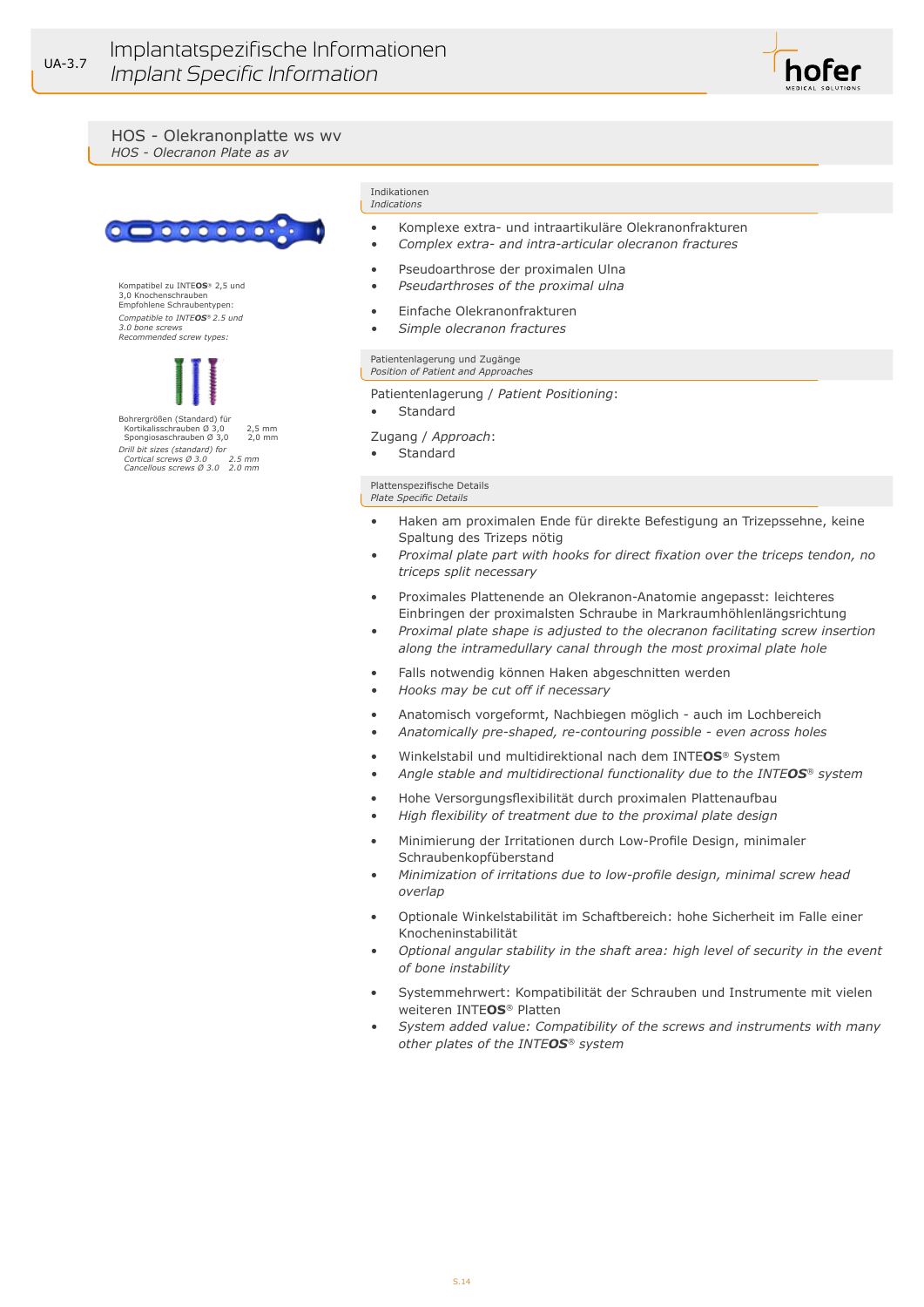

## Kontraindikationen *Contra Indications*

- Infektionen oder Entzündungen (akut, chronisch, lokal)
- *• Infections or inflammations (acute, chronical, local)*
- Verminderte Durchblutung der betroffenen Stelle
- *• Derogated vascularization of the respective site*
- Vermindertes Implantatelager
- *• Derogated bone support for proper implant fixation*
- Mögliche oder gegebene Sensibilität gegenüber dem Material
- *• Possible or proven material sensitivity*
- Patienten mit geringer oder keiner Compliance in Bezug auf die Einhaltung der postoperativen Rehabilitationsempfehlungen
- *• Patient with little to none compliance with respect to the obedience of post-operative rehabilitation advices*
- Weitere Informationen zur Patientenauswahl sind aus der Gebrauchsanweisung für Implantate zu entnehmen
- *• Concerning further information on patient selection, please refer to the instruction manual for implants.*
- Kinder in der Wachstumsphase
- *• Children in the growth phase*
- Isolierte Schaftfrakturen
- *• Isolated shaft fractures*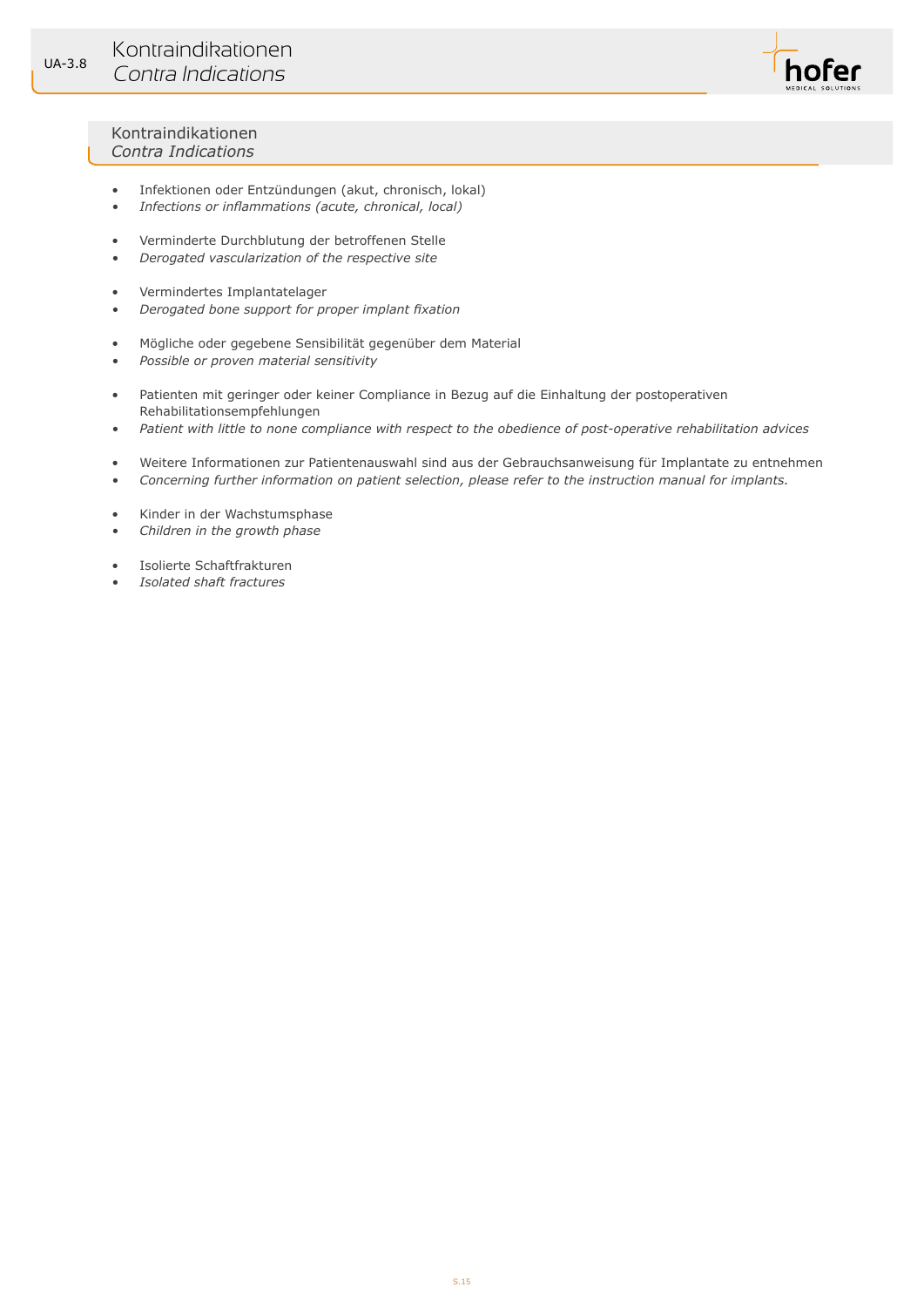

## Implantat *Implant*

- Die Anpassung an anatomische Gegebenheiten hat durch Anformen der Platte mittels der Biegezange zu erfolgen.
- *• Adjustment to the anatomical situation has to happen by means of shaping the plate with the bending pliers.*
- Die Verschraubung sollte immer bikortikal erfolgen.
- *• A bicortical screw placement should always be performed.*
- Es ist wichtig auf die richtige Auslenkung der Schrauben zu achten.
- *• It is important to pay attention to the correct orientation of the screws.*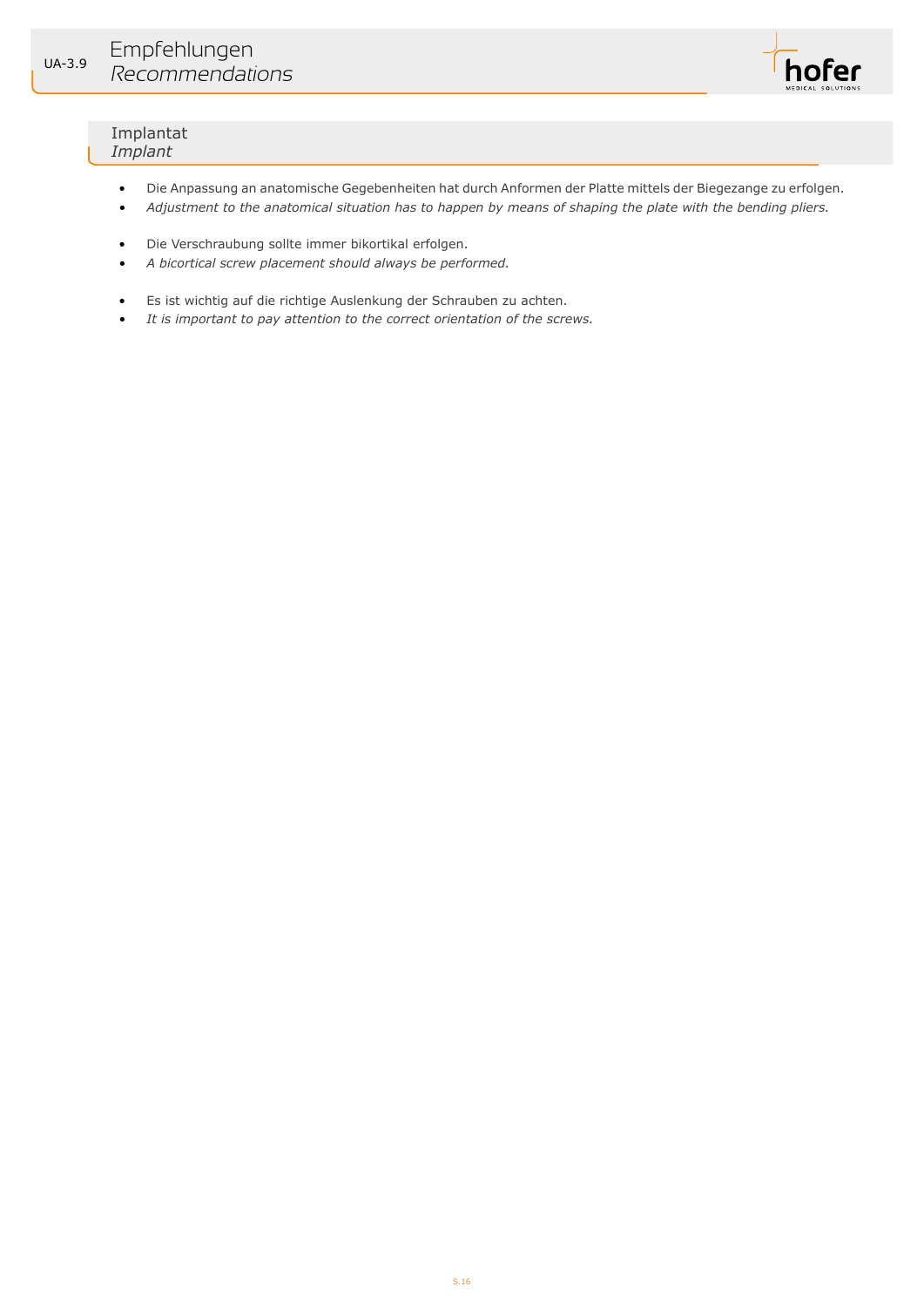

## **4 - Verwendung des INTEOS® Systems**

## **WICHTIG:**

**Vorbereitende Maßnahmen für den Einsatz von HOFER Implantaten erfordern eine sorgfältige Freipäparation des Operationsfeldes. Besondere Vorsicht erfordern nahe gelegene Nervenbündeln und Blutgefäße.** 

**Primär muss eine adäquate Reposition der anatomischen Struktur vorgenommen worden sein, bevor HOFER Implantate Verwendung finden.** 

#### **4.1 - Einbringen des Implantats**

Nach der Reposition der Frakturzone kann die Platte aufgelegt werden. Dieser Schritt erfordert kein spezielles Einführinstrument. Falls erforderlich können die Platten nachgebogen werden.

Weitere Informationen zum Biegen der Platten entnehmen Sie bitte:

• Gebrauchsanweisung zur Handhabung der Biegezange

## **4.2 - Temporäre Fixierung**

Eine vorübergehende Fixierung der Platte kann je nach Plattentyp entweder über die Kirschnerdrahtbohrungen oder das Langloch erfolgen. Im ersteren Fall können die Kirschnerdrähte zusätzlich wie Joysticks verwendet werden, falls eine weitere Reposition der Fragmente erforderlich sein sollte. Für den letzteren Fall wird empfohlen, eine nicht winkelstabile Schraube zu verwenden. Hinweise zum Einbringen einer Schraube sind im Abschnitt Schraubenplatzierung (4.4) enthalten.

## **4.3 - Ausrichtung des Implantats**

Die Ausrichtung des Implantats erfolgt entsprechend der vorgefundenen Anatomie.

Bei der Verwendung des Langlochs: So lange die fixierende Schraube noch nicht festgezogen ist, kann die noch bewegliche Platte in die endgültige Lage gebracht werden.

## **4.4 - Schraubenplatzierung**

Das Einbringen einer winkelstabilen oder nicht winkelstabilen Schraube funktioniert auf die gleiche Art und Weise. Die Anzahl der Schrauben, deren Lage und Ausrichtung müssen situationsbedingt gewählt werden.

Hinweise zum Vorbohren für die Schrauben entnehmen Sie bitte:

• Gebrauchsanweisung zur Handhabung der Doppelbohrhülse und der Bohrhilfe

Zur Messung der Bohrlochtiefe und zur Bestimmung der erforderlichen Schraubenlänge ist eine Tiefenmesslehre zu verwenden.

Informationen zur Bohrlochtiefenmessung entnehmen Sie bitte:

• Gebrauchsanweisung zur Handhabung der Tiefenmesslehre

Angaben zum Einschrauben der Schrauben entnehmen Sie bitte:

• Gebrauchsanweisung zur Handhabung des Schraubendrehers

Ein bikortikales Verschrauben ist empfehlenswert.

## **4.5 - Entfernung der temporären Fixierung oder der Instrumente**

Erfolgte die temporäre Fixierung über das Langloch so kann die bereits eingebrachte Schraube als weitere Befestigung der Platte belassen werden. Die Schraube ist hierfür festzuziehen.

## **4.6 - Wundverschluss**

## **4.7 - Postoperative Behandlung**

Eine intraoperativ angelegte Schiene unterstützt die postoperative Analgesie. Der Beginn der funktionellen Nachbehandlung ist je nach Frakturtyp und der intraoperativ erreichten Stabilität zu wählen.

#### **4.8 - Materialentfernung**

Bei gesichertem knöchernen Durchbau ist eine Materialentfernung von Fall zu Fall durch den behandelnden Arzt zu entscheiden. Bei der Entfernung ist auf eine sorgfältige Freilegung der Schraubenköpfe zu achten!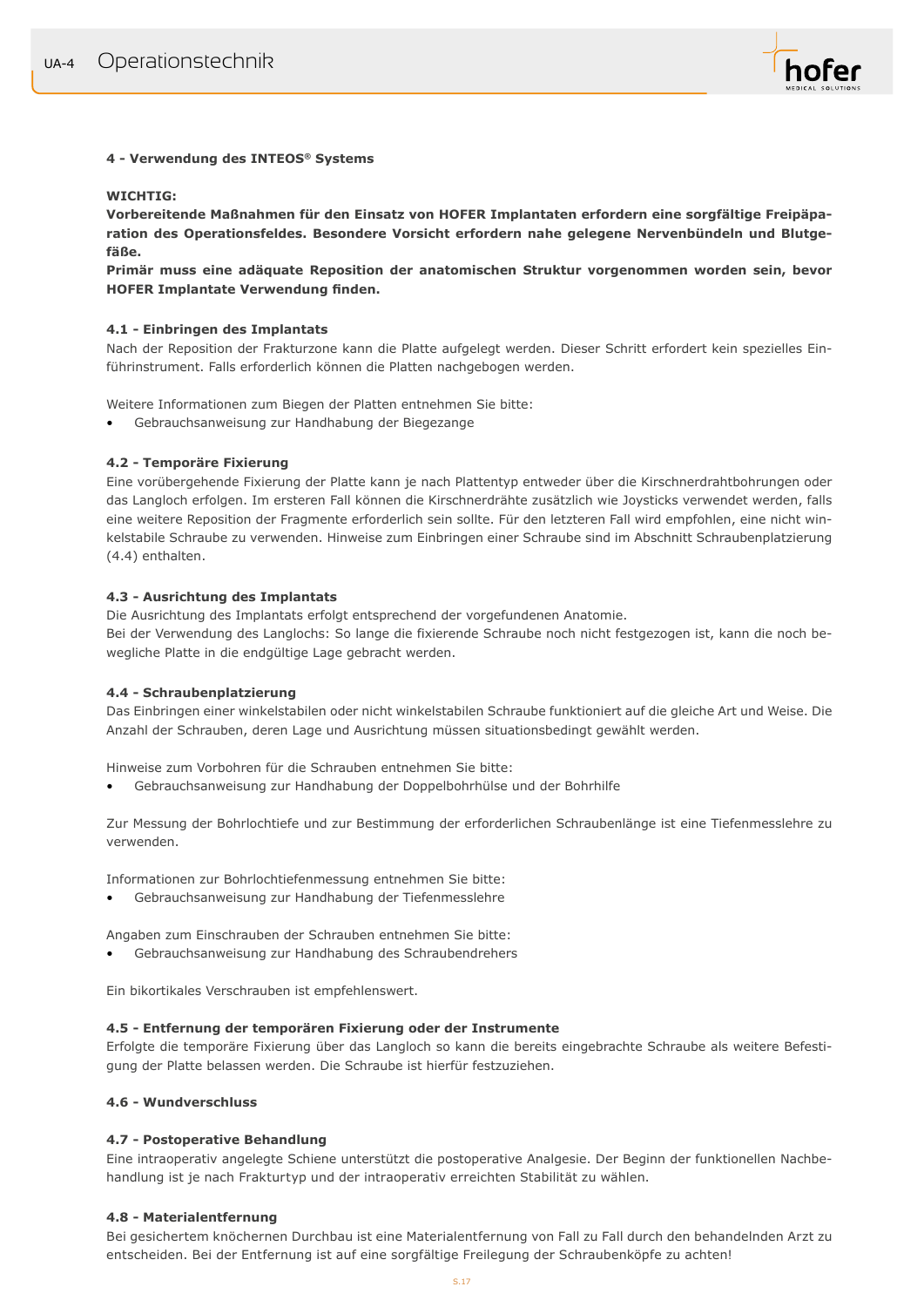

## *4 - Using the INTEOS® System*

#### *IMPORTANT:*

*Preparatory measures for the use of HOFER implants require a preparation as thorough as possible of the operation field. Nearby nerve fibers and blood vessels require a special caution.*

*Primary an adequate reduction of the anatomical structure must have been carried out before HOFER implants are used.* 

#### *4.1 - Insertion of Implant*

*After reducing the fractured zone the plate can be positioned. For this step no special insertion device is required. If necessary, a re-shaping of the plate can be performed.*

#### *For more details on bending plates please refer to:*

*• Instruction manual for handling the bending pliers*

## *4.2 - Temporary Fixation*

*To temporarily fixate the plate, depending on the plate type, Kirschner wire holes or a slotted hole are available. For the former case the Kirschner wires can additionally be used in a "joy-stick" like fashion, if a further reduction of the respective fragments is required. For the latter case it is recommended to use a not angle stable screw. For information on inserting a screw please refer to the paragraph screw placement (4.4).*

#### *4.3 - Orientation of Implant*

*The orientation of the implant is carried out according to the present anatomy. In the case of using the slotted hole: While the screw is not completely tightened, the plate can still be moved to obtain the final position for fixation.*

#### *4.4 - Screw Placement*

*For placing angle stable or not angle stable screws the technique is the very same. The number of screws, their insertion site and direction has to happen based on the current situation.*

*For information on drilling pilot holes for the screws please refer to:*

*• Instruction manual for handling the double drill guide and the drill guide*

*For measuring the pilot hole depth and for determining the required screw length a depth gauge is to be used.* 

*For more details on hole depth determination please refer to:*

*• Instruction manual for handling the depth gauge*

*For more details on inserting screws please refer to:* 

*• Instruction manual for handling the screwdriver*

*A bicortical screw placement is recommended.* 

#### *4.5 - Removal of Temporary Fixation or Instruments*

*Did the temporary fixation happen using the slotted hole the already placed screw can be used to further fixate the plate to the bone. Therefore, the screw has to be tightened.*

## *4.6 - Wound Closure*

## *4.7 - Post-operative Treatment*

*An intra-operatively applied bandage can support the post-operative analgesia. The starting point for the post-operative functional treatment has to depend on the fracture type and the intra-operatively achieved stability.*

#### *4.8 - Material Removal*

*In case of secure bony consolidation the surgeon in charge has to decide on the material removal from case to case. For the removal special attention has to be paid to a thorough exposure of the screw heads!*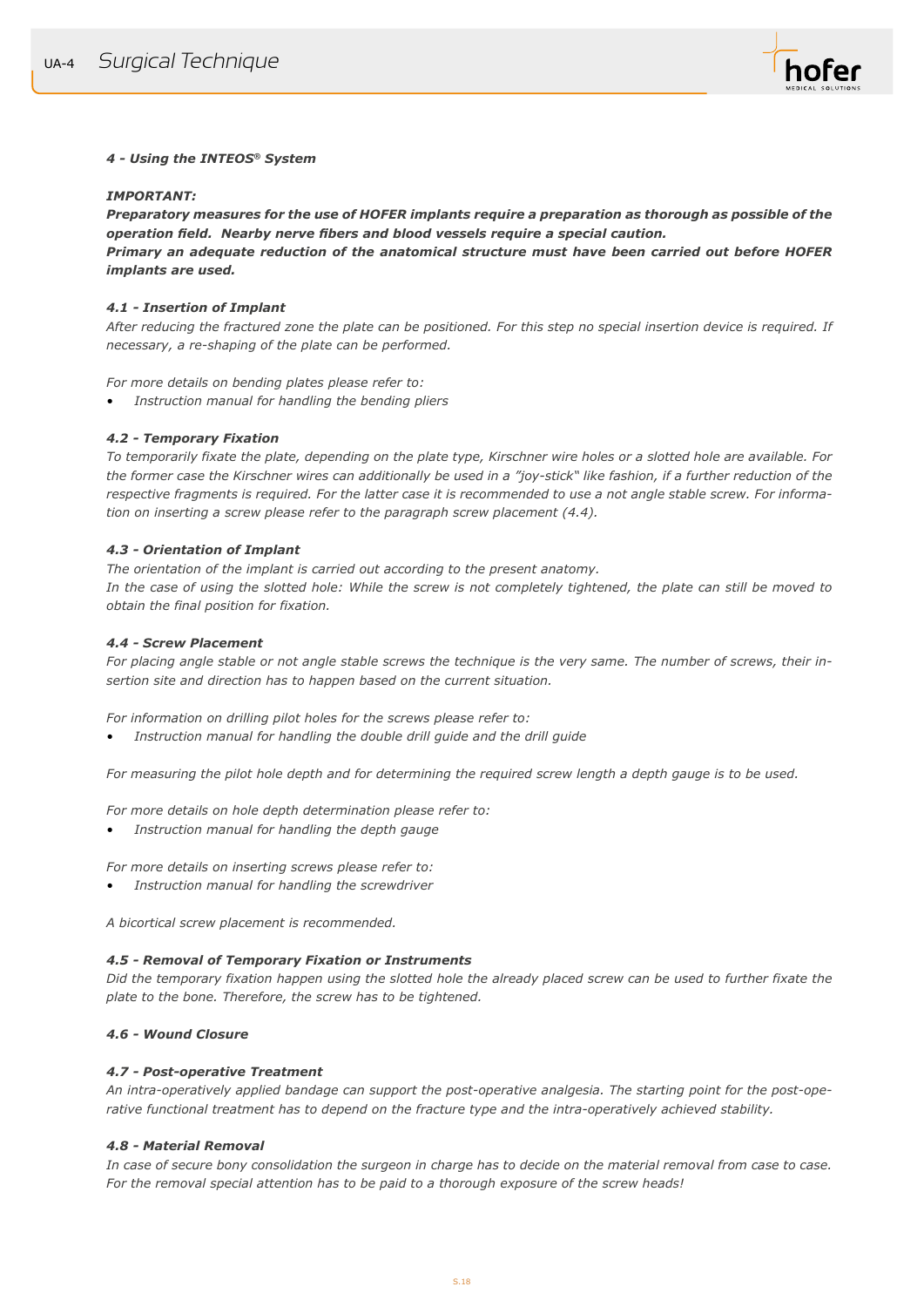



Abb. 1a: Postop, RO ap *Fig. 1a: Post-op, x-ray ap*



Abb. 2a: Postop, RÖ ax *Fig. 1b: Post-op, x-ray ax*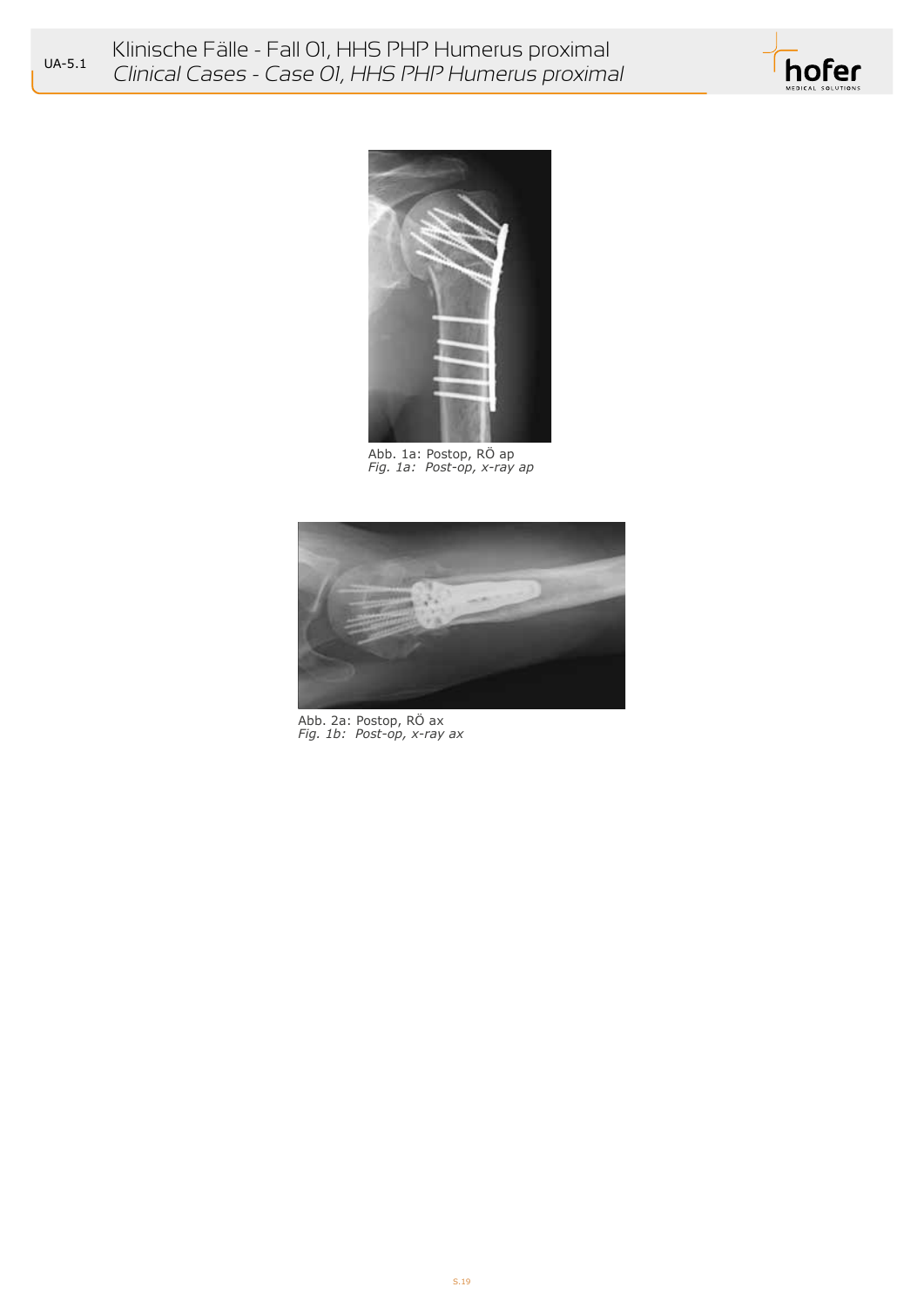Klinische Fälle - Fall 02, HHS PHP super extended Humerus proximal Clinical Cases - Case 02, HHS super extended Humerus proximal





Abb. 2a: Praeop, RÖ ap *Fig. 2a: Pre-op, x-ray ap*



Abb. 2b: Postop, RÖ ap *Fig. 2b: Post-op, x-ray ap*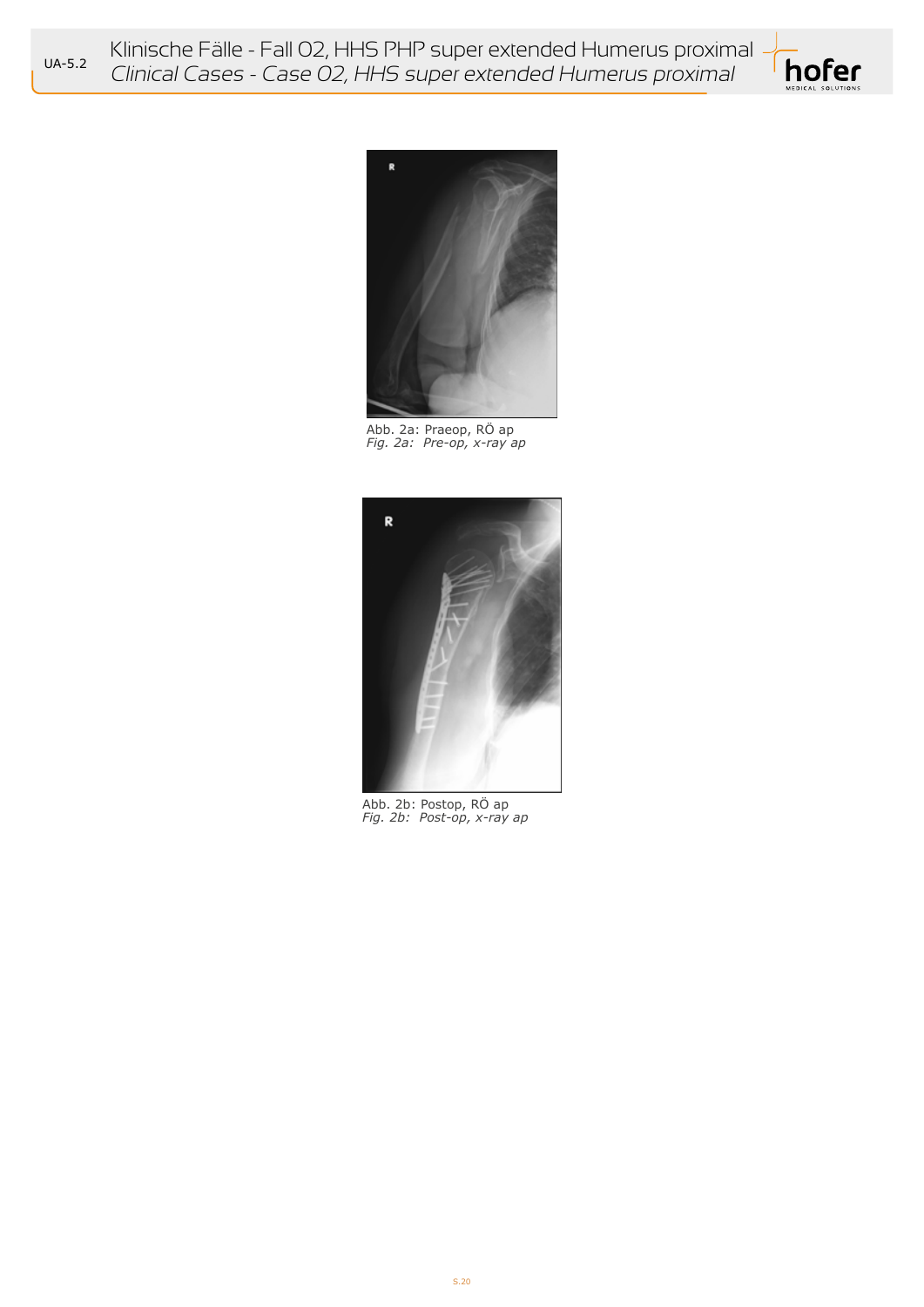



*Fig. 3a: Pre-op, x-ray ap* Abb. 3a: Praeop, RO ap



*Fig. 3b: Post-op, x-ray ap* Abb. 3b: Postop, RÖ ap



*Fig. 3c: Pre-op, x-ray ax* Abb. 3c: Praeop, RO ax



*Fig. 3d: Post-op, x-ray ax* Abb. 3d: Postop, RÖ ax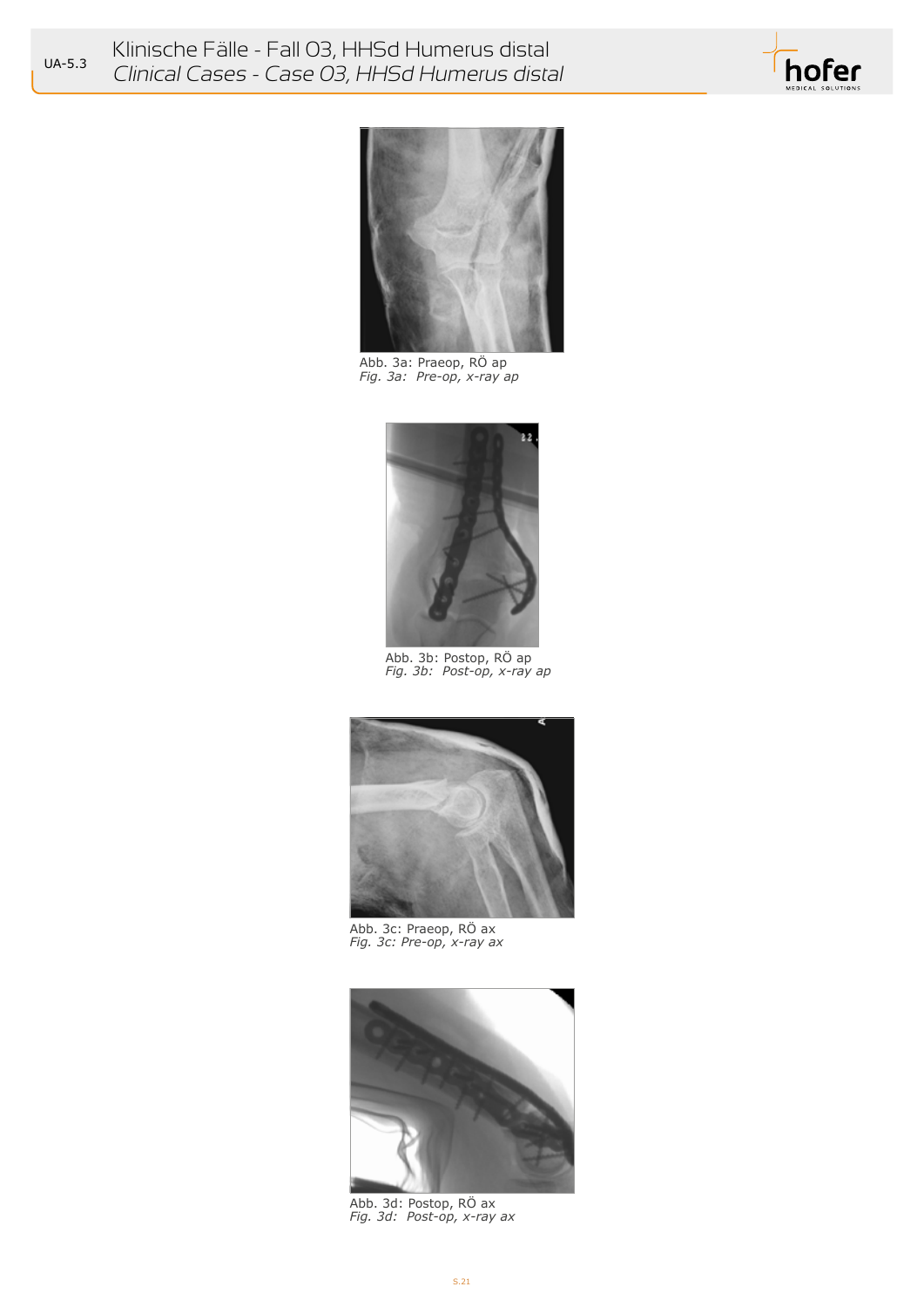Klinische Fälle - Fall 04, HHSd Humerus distal periprothetische Frakturbehandlung<br>UA-5.4 Clinical Caesae Caesa Olu ULICal Ulumerus distal Clinical Cases - Case 04, HHSd Humerus distal Peri-prothetic Fracture Treatment





*Fig. 4a: Pre-op, x-ray ap* Abb. 4a: Praeop, RÖ ap



*Fig. 4b: Post-op, x-ray ap* Abb. 4b: Postop, RÖ ap



Abb. 4c: Praeop, RO ax<br>*Fig. 4c: Pre-op, x-ray ax* 



Fig. 4d: Post-op, x-ray ax Abb. 4d: Postop, RÖ ax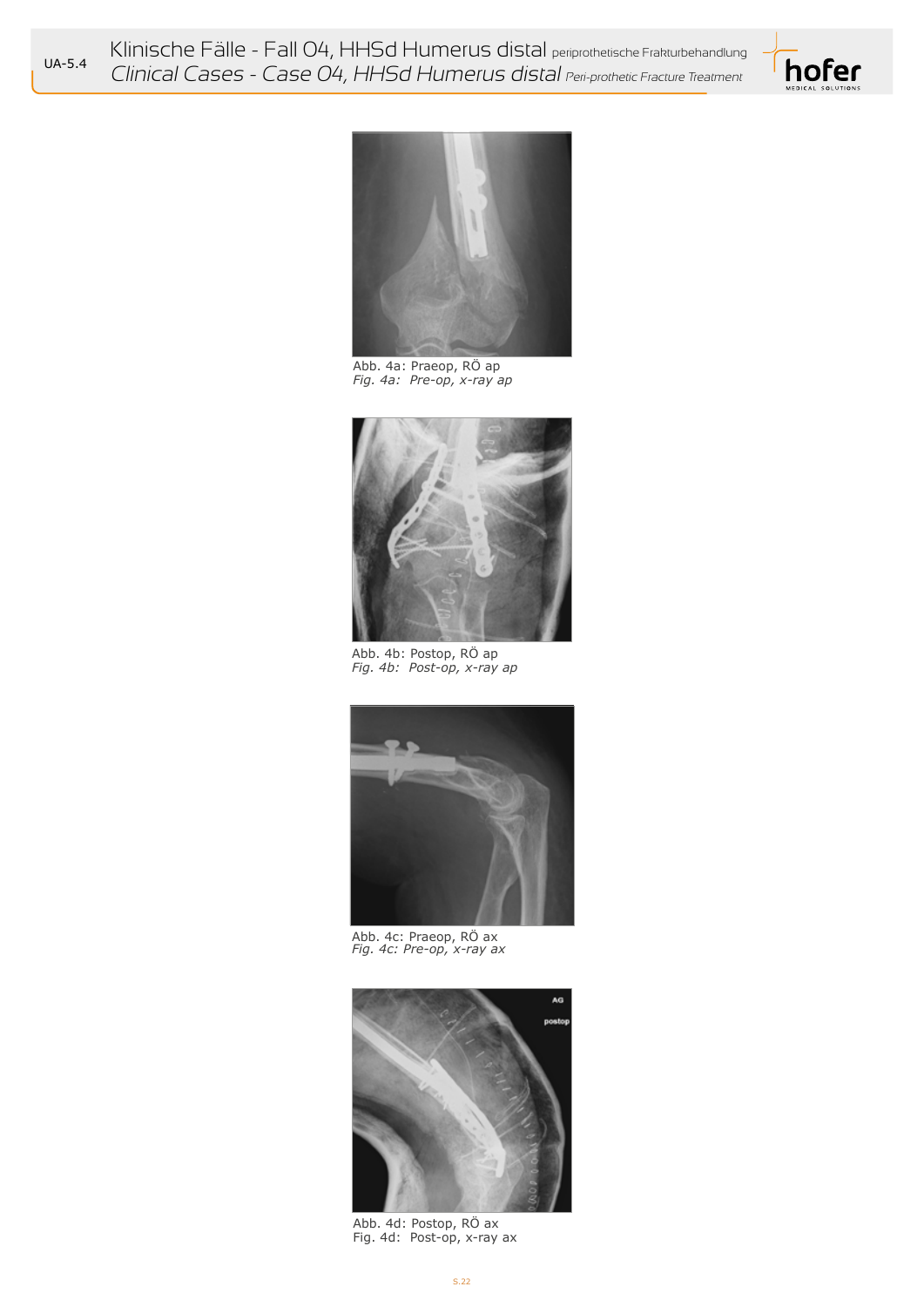

© 2018 Hofer GmbH & Co KG. Alle Rechte vorbehalten.

Operationsanleitungen, Handbücher, Informationsbroschüren und Software sind urheberrechtlich geschützt. Das Kopieren, Vervielfältigen, Übersetzen oder Umsetzen in irgendein elektronisches Medium oder maschinell lesbare Form im Ganzen oder in Teilen ohne vorherige schriftliche Genehmigung von HOFER ist nicht gestattet.

Alle weiteren Rechte an der Software sind in den mitgelieferten Lizenzbestimmungen festgelegt.

Das HOFER Logo ist eine Marke der HOFER GmbH & Co KG, welches in Österreich und weiteren Ländern eingetragen ist.

Die Rechte an anderen in diesem Skriptum erwähnten Marken- und Produktnamen liegen bei ihren Inhabern und werden hiermit anerkannt. Die Nennung von Produkten, die nicht von HOFER sind, dient ausschließlich zu Informationszwecken und stellt keine Werbung dar. HOFER übernimmt hinsichtlich der Auswahl, Leistung oder Verwendbarkeit der Produkte keine Gewähr.

Die in diesem Skriptum angeführten Methoden, Arbeitsweisen und ähnliches wurden sorgfältig geprüft. Sollten jedoch trotz dieser Prüfung Fehler oder Verbesserungsvorschläge auffallen, so bitten wir Sie, uns diese mitzuteilen. Die hier dargestellte Operationsmethode stellt lediglich eine mögliche Methode für die zu behandelnde Indikation vor. Es bleibt dem jeweiligen Chirurgen überlassen, sich an die beschriebene Osteosynthesemethode zu halten oder diese entsprechend den Erfordernissen zu variieren. Somit sind direkte und indirekte Schäden sowie Folgeschäden in jedem Fall ausgeschlossen.

Für weitere Fragen stehen wir Ihnen jederzeit gerne zur Verfügung.

*© 2018 Hofer GmbH & Co KG. All rights reserved.*

*Operation instruction booklets, handbooks, information brochures and software are protected by copyright. Copying, duplication, translation or conversion of said document through any electronic means or machine readable form, whether that be in full or in part, is not permitted without prior written authorisation from HOFER.*

*All further rights regarding the software are defined in the provided licensing terms.*

*The HOFER logo is a trademark of HOFER GmbH & Co KG and is registered in Austria and additional countries.*

*The rights to other brand and product names mentioned in this scripture are reserved by their proprietors and are accepted and recognised here. The naming of products that are not HOFER products serves solely as a source of*  information and not of advertising. HOFER accepts no liability regarding the selection, performance or efficiency of *said products.*

*The methods and practices, etc. quoted in this scripture have been carefully tested and verified. However, should errors or suggestions of improvement be apparent, despite said verification, we politely ask you to disclose them*  to us. The surgical method portrayed here merely presents one possible method for the indication that is to be *treated. It remains the responsibility of the relevant surgeon to either keep to the aforementioned osteosynthetic method or to vary the method according to individual needs. Direct and indirect complications as well as sequential complications are thus, in every case, excluded.*

*Should you have any further questions, please do not hesitate to contact us at any time.*